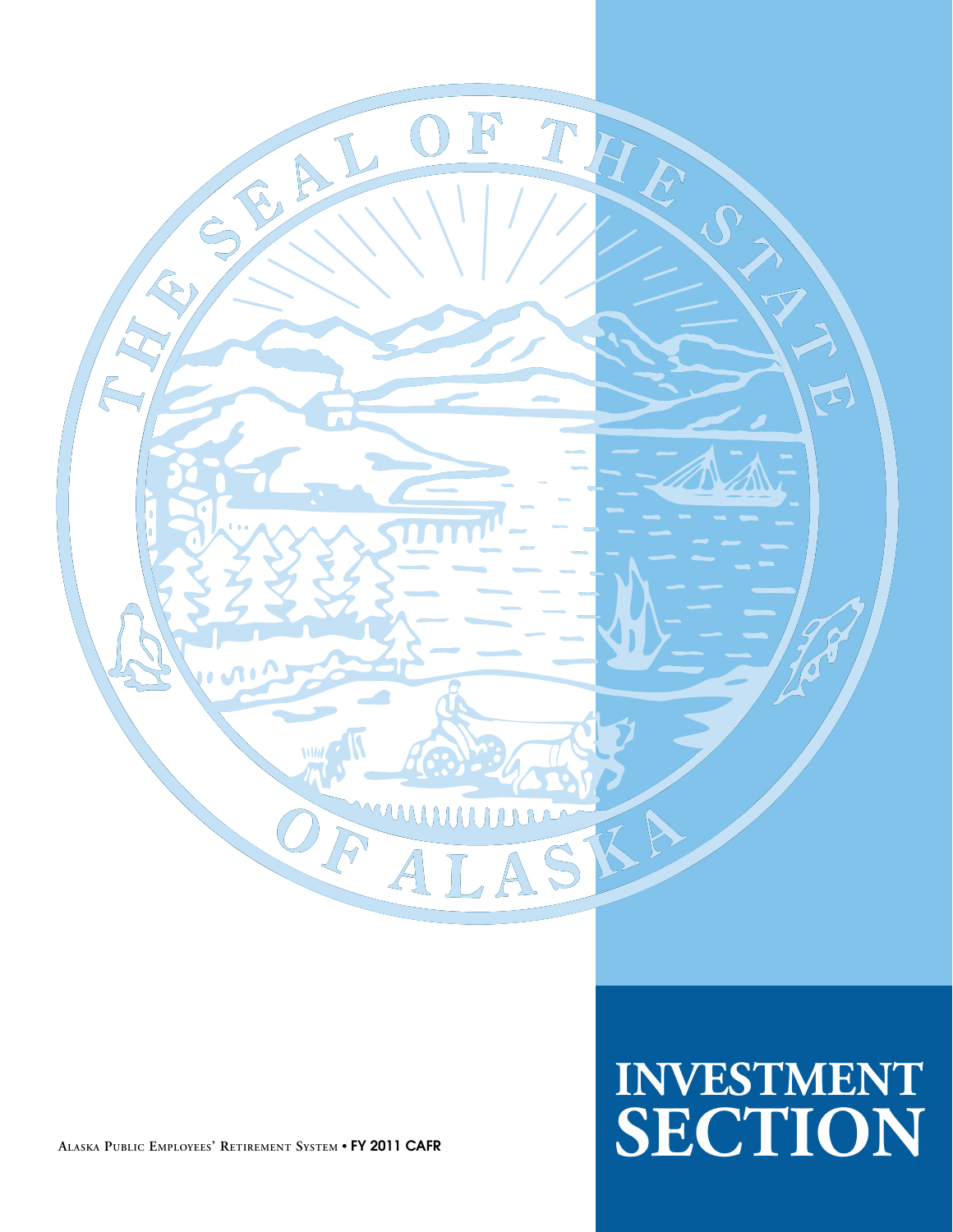

This page intentionally left blank.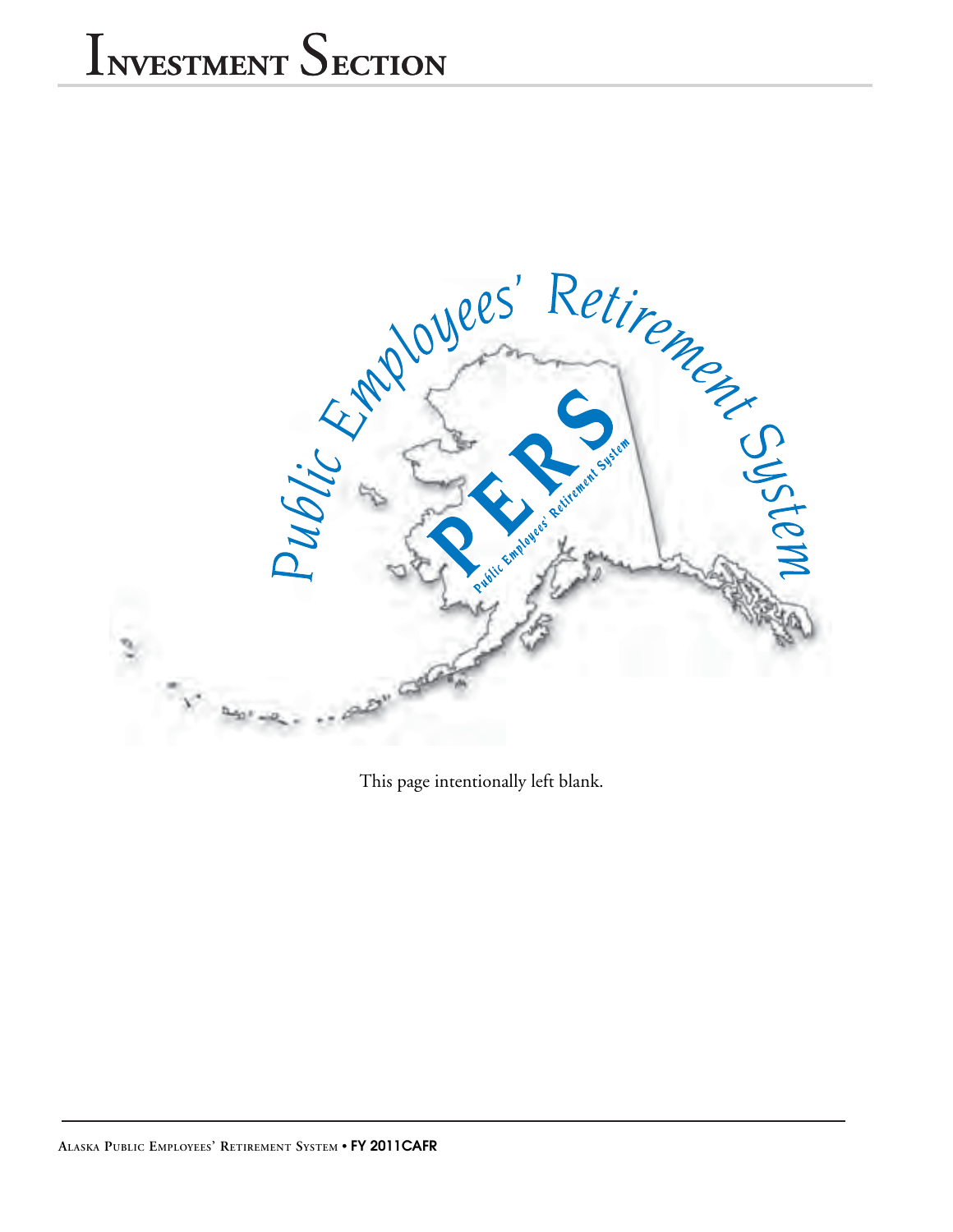## **CALLAN ASSOCIATES**



September 15, 2011

|                 | Alaska Retirement Management Board     |
|-----------------|----------------------------------------|
| SAN FRANCISCO   | State of Alaska, Department of Revenue |
|                 | <b>Treasury Division</b>               |
| <b>NEW YORK</b> | 333 Willoughby Avenue, 11th Floor      |
| <b>CHICAGO</b>  | Juneau, AK 99801                       |
| <b>ATLANTA</b>  |                                        |
| <b>DENVER</b>   | Dear Board Members:                    |
|                 |                                        |

This letter reviews the investment performance of the Alaska Retirement Management Board (ARMB) for the fiscal year ended June 30, 2011.

Callan Associates Inc. (Callan) independently calculates time-weighted performance statistics based on underlying custodial data provided by the Board's custodian, State Street Bank and Trust Company. The performance calculations were made using a time-weighted return methodology based upon market values. ARMB's real estate consultant, the Townsend Group, calculates returns for the real estate segment of the portfolio. Callan incorporates that data into the total plan returns. Callan serves as ARMB's independent general investment consultant and evaluates the ARMB's performance in relation to market benchmarks, appropriate manager peer groups and other public pension systems. The performance calculations were made using methodology similar to Global Investment Performance standards.

ARMB's primary investment objective is to prudently and expertly invest assets, in accordance with governing law and industry practices, in a manner that will help ensure assets under supervision are sufficient to pay promised benefits to its members and their beneficiaries. In pursuit of this objective, the ARMB periodically evaluates liabilities, expected contributions, and potential earnings. This analysis is used to consider a wide range of potentially viable investment strategies. The Board selects a strategic investment policy that balances long-term growth potential and acceptable risk. A policy benchmark is constructed that mirrors the Board's strategic asset allocation policy. This policy benchmark is a custom index comprised of equity, fixed income, real estate and other market indices weighted in the same proportions as ARMB's investment policy.

Fiscal year 2011 was a positive period for all major investment categories. The Russell 3000 Index, a measure of the broad U.S. equity market gained 32.37% for the fiscal year despite a small decline in the June quarter when the index fell 0.03%. International stocks, as measured by the MSCI-ACWI ex-U.S. Index, increased 30.27%. In fiscal year 2011, the Barclays Capital Aggregate Bond Index, a widely used measure of the investment grade domestic bond market, achieved an overall return of 3.90%. Absolute Return Strategies such as hedge fund-of-funds also posted positive, although modest, returns during the fiscal year. For example, the Callan Absolute Return Hedge Fund-of-Funds Style median return was a positive 6.32%. Private real estate investments rebounded strongly particularly in the recent quarters. The NCREIF Property Index posted a very attractive 16.73% return for the fiscal year. Publicly traded real estate, as measured by the NAREIT Index, increased 34.09%.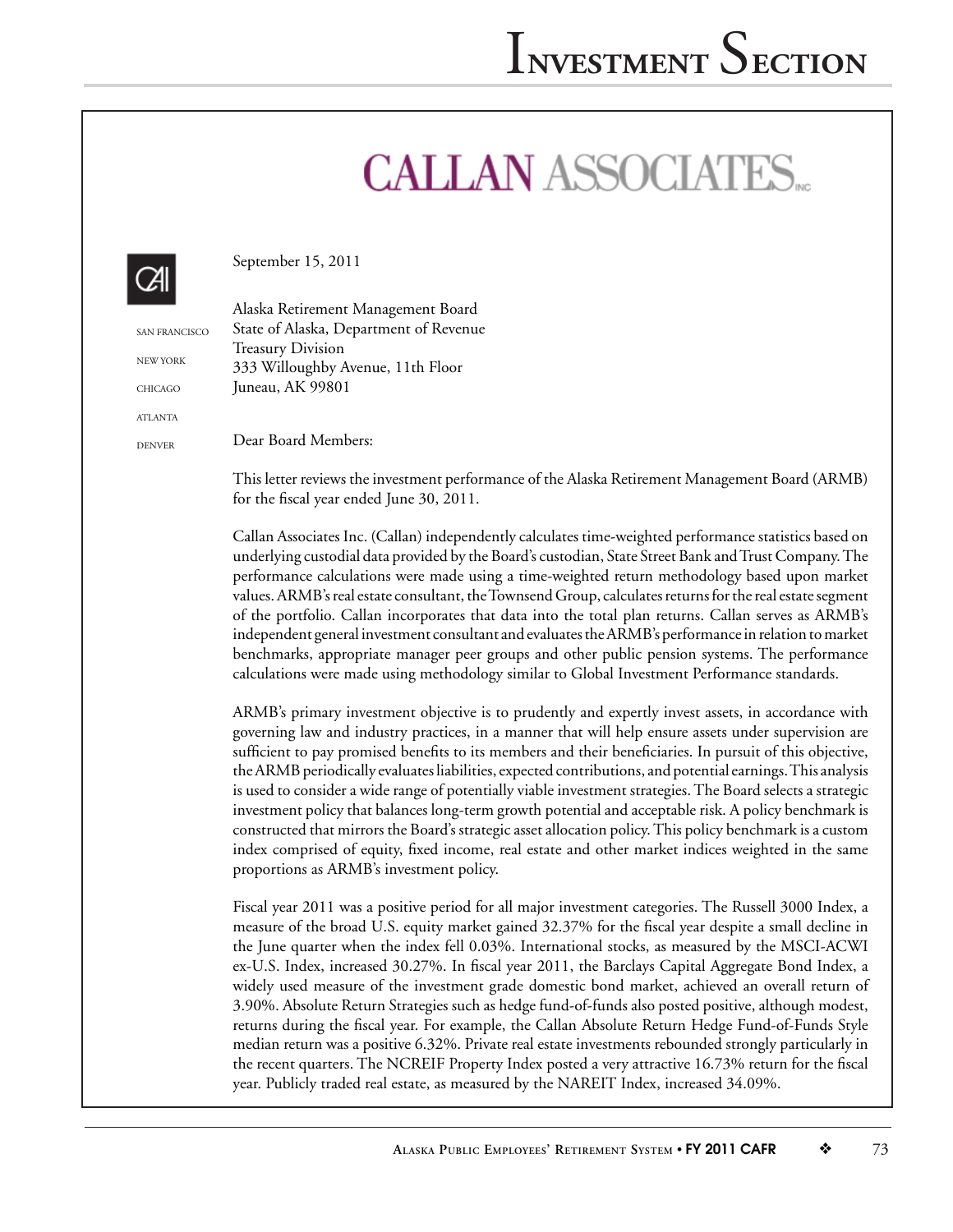For the fiscal year, the Public Employees Retirement System (PERS) had a time-weighted total return of 21.18% and the Teachers Retirement System (TRS) had a time-weighted total return of 21.36%. Both Systems almost matched their strategic policy benchmark target return of 21.62% and the 21.59% median return for Callan's Public Fund database.

The greatest sources of performance differences from the policy target components for TRS were: strong relative returns in domestic public equities (+33.38% versus a target index return of +32.37%), real assets (+15.25% versus a target of +12.66%) and fixed income (5.55% versus a target return of 5.06%). Private equity underperformed public equity in the strong public equity market (20.12% versus a public equity benchmark of 32.93%). This difference in performance from public markets is, in our opinion, very typical and attributable to the timing differences in the valuation metrics employed. The comparatively low allocation to fixed income was a positive factor each of the past two years. Over longerterm periods, PERS and TRS have closely tracked their target index returns. For example, PERS' 2-year annualized return was 16.18% versus the policy benchmark's 16.25% while TRS's return was slightly higher at 16.36%. Over the longest period for which Callan has detailed data (19 3/4 years), PERS and TRS have achieved annualized total returns of 7.72% and 7.77%, respectively, while the policy benchmark return for the same span was 7.73%.

Both systems are well diversified and currently have asset allocation policies that, in our opinion, are consistent with achievement of a long-term "real" return of 5% or more.

In summary, fiscal 2011 was another strong recovery year for all investors particularly those with significant equity exposure.

Sincerely,

O'Leary, CFA

Executive Vice President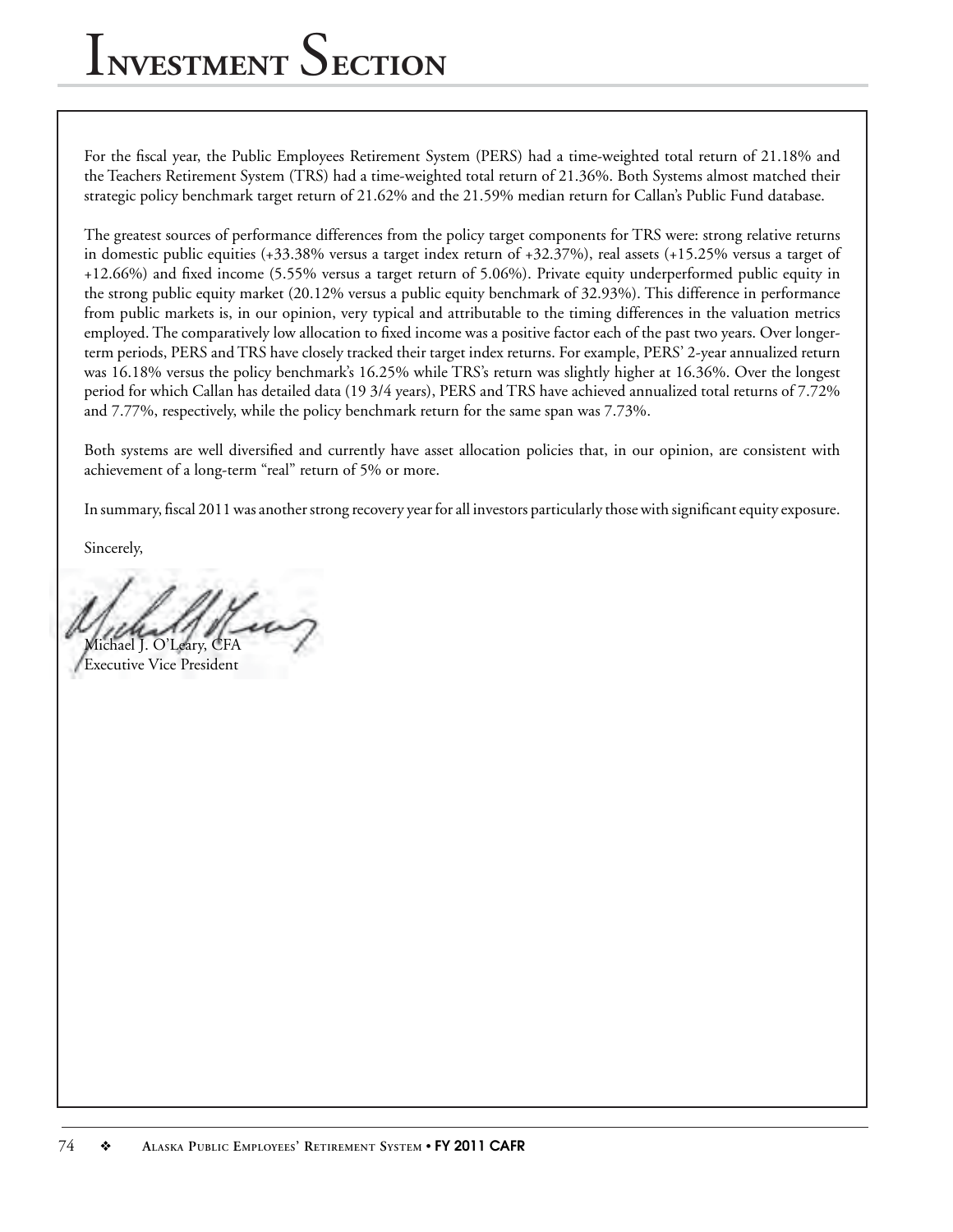## **Department of Revenue Treasury Division**

**Staff**

**Commissioner** Bryan Butcher

**Deputy Commissioner** Jerry Burnett

**Chief Investment Officer** Gary Bader

**Comptroller** Pamela Leary, CPA

**Cash Management** Michelle M. Prebula, MBA, CPA, CCM

#### **Investment Officers**

Bob G. Mitchell Casey Colton Stephen R. Sikes Nicholas Orr Zachary Hanna Victor Djajalie Steve Verschoor Joy Wilkinson Elizabeth Walton Shane Carson<br>Sean Howard Alvson Campl Paul Hackenmueller

Alyson Campbell

**ARMB** Liaison Officer Judy Hall

### **External Money Managers and Consultants**

#### **Investment Consultants**

 Callan Associates, Inc. *Denver, CO* The Townsend Group *San Francisco, CA*

#### **Investment Advisory Council**

 William Jennings *Colorado Springs, CO* Jerrold Mitchell *Wayland, MA* George Wilson *Boston, MA*

#### **Absolute Return**

 Crestline Investors, Inc.  *Fort Worth, TX* Global Assets Management Inc. *Los Angeles, CA* Prisma Capital Partners  *New York, NY* Mariner Investment Group, Inc. *Harrison, NY*

#### **Domestic Equity Large Capitalization**

 Analytic Investors LLC *Los Angeles, CA* Barrow, Hanley, Mewhinney & Strauss *Dallas, TX* Capital Guardian Trust Co. *Los Angeles, CA* RCM Global Investors *San Francisco, CA* McKinley Capital Management, Inc. *Anchorage, AK*

#### Relational Investors LLC *San Diego, CA* Quantitative Management Associates *Newark, NJ*

#### **Domestic Equity Small Capitalization**

 Jennison Associates LLC *New York, NY* Lord Abbett & Co. *Jersey City, NJ* Luther King Capital Management  *Fort Worth, TX* Barrow, Hanley, Mewhinney & Strauss *Dallas, TX*

#### **Domestic Equity MicroCap**

 DePrince, Race & Zollo, Inc. *Winter Park, FL* Lord Abbett & Co. *Jersey City, NJ*

#### **Domestic Equity Index Fund**

 State Street Global Advisors *San Francisco, CA*

#### **Emerging Markets**

 Capital Guardian Trust Co. *Los Angeles, CA* Eaton Vance Management *Boston, MA*

#### **Global Equity** Lazard Freres Asset Management *New York, NY*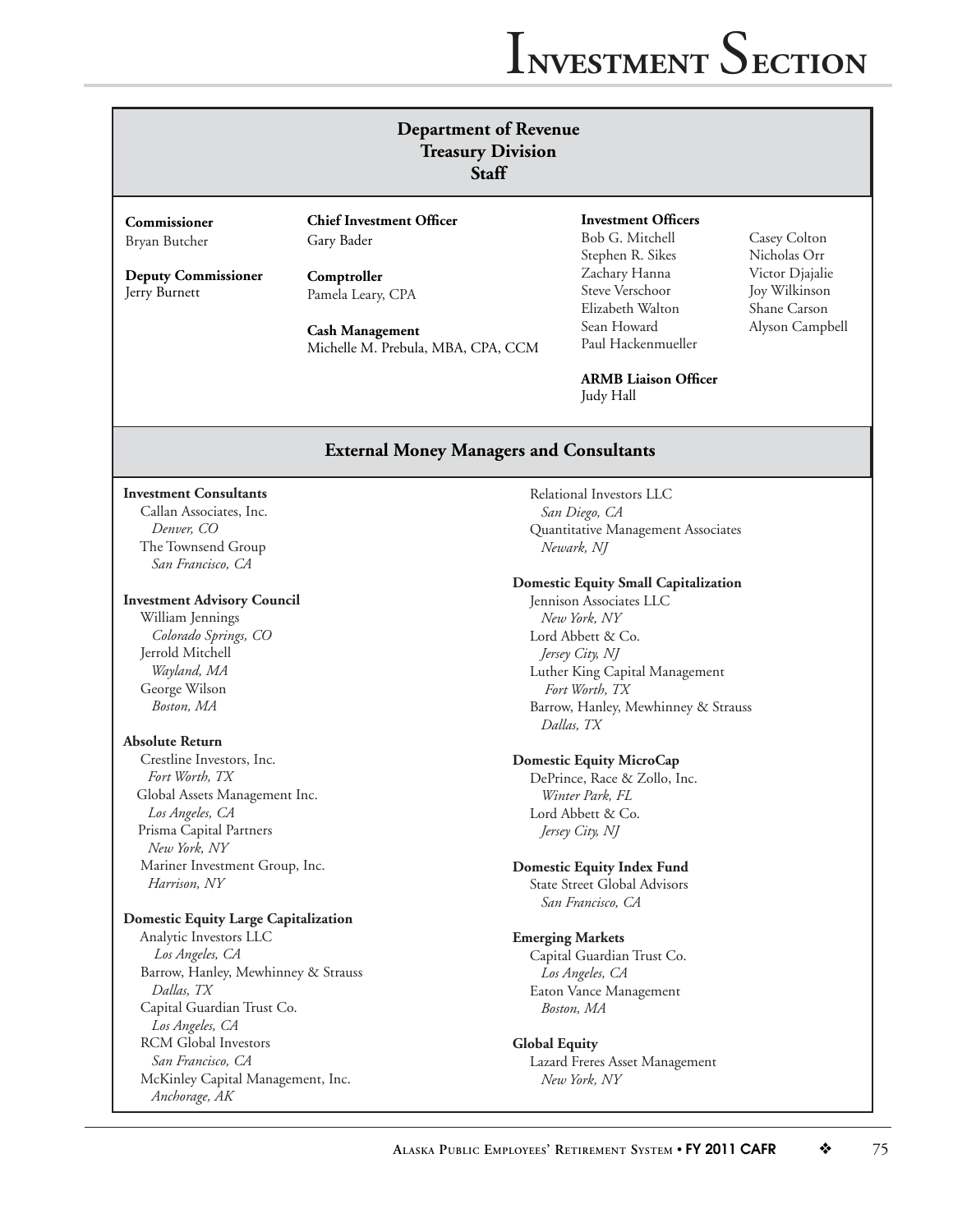### **External Money Managers and Consultants (cont.)**

#### **High Yield**

 Rogge Global Partners  *Hartford, CT* MacKay Shields LLC  *New York, NY* Advent Capital Management  *New York, NY*

#### **International Equity – EAFE**

 Brandes Investment Partners, L.P. *San Diego, CA* Capital Guardian Trust Co. *Los Angeles, CA*

#### **International Small Cap**

 Mondrian Investment Partners  *London, England* Schroders Investment Management NA  *New York, NY*

**International Fixed Income** Mondrian Investment Partners *London, England*

#### **Private Equity**

 Abbott Capital Management, L.P. *New York, NY* Pathway Capital Management, LLC *Irvine, CA*

### **Real Estate – Farmland** Hancock Agricultural Investment Group

 *Boston, MA* UBS AgriVest, LLC *Hartford, CT*

#### **Real Estate – Commingled Funds**

 BlackRock Realty *San Francisco, CA* Colony Capital *Los Angeles, CA* Cornerstone Real Estate Advisers, LLC *Hartford, CT* Coventry Real Estate Fund II, LLC *New York, NY* ING Clarion Partners *New York, NY* J.P. Morgan Investment Management Inc. *New York, NY* Silverpeake Real Estate Partners  *New York, NY*

 Lowe Hospitality Investment Partners, LLC *Los Angeles, CA* Sentinel Real Estate Corporation *New York, NY* Tishman Speyer Properties *New York, NY* UBS Realty Investors, LLC *Hartford, CT*

#### **Real Estate – Core Separate Accounts**

 Cornerstone Real Estate Advisers, Inc. *Hartford, CT* LaSalle Investment Management *Chicago, IL* Sentinel Real Estate Corporation *New York, NY* UBS Realty Investors, LLC *San Francisco, CA*

#### **Real Estate – Timber**

 Hancock Timber Resource Group  *Charlotte, NC* Timberland Investment Resources LLC  *Brookline, MA*

#### **Supplemental Benefits System**

**and Deferred Compensation Plan** BlackRock *San Francisco, CA* RCM *San Francisco, CA* State Street Global Advisors *Boston, MA* T. Rowe Price Investment Services *Baltimore, MD* Brandes Investment Partners *San Diego, CA*

**Global Master Custodian** State Street Bank & Trust Co. *Boston, MA*

**Independent Auditors** KPMG Peat Marwick, LLP *Anchorage, AK*

**Legal Counsel** Robert Johnson *Anchorage, AK*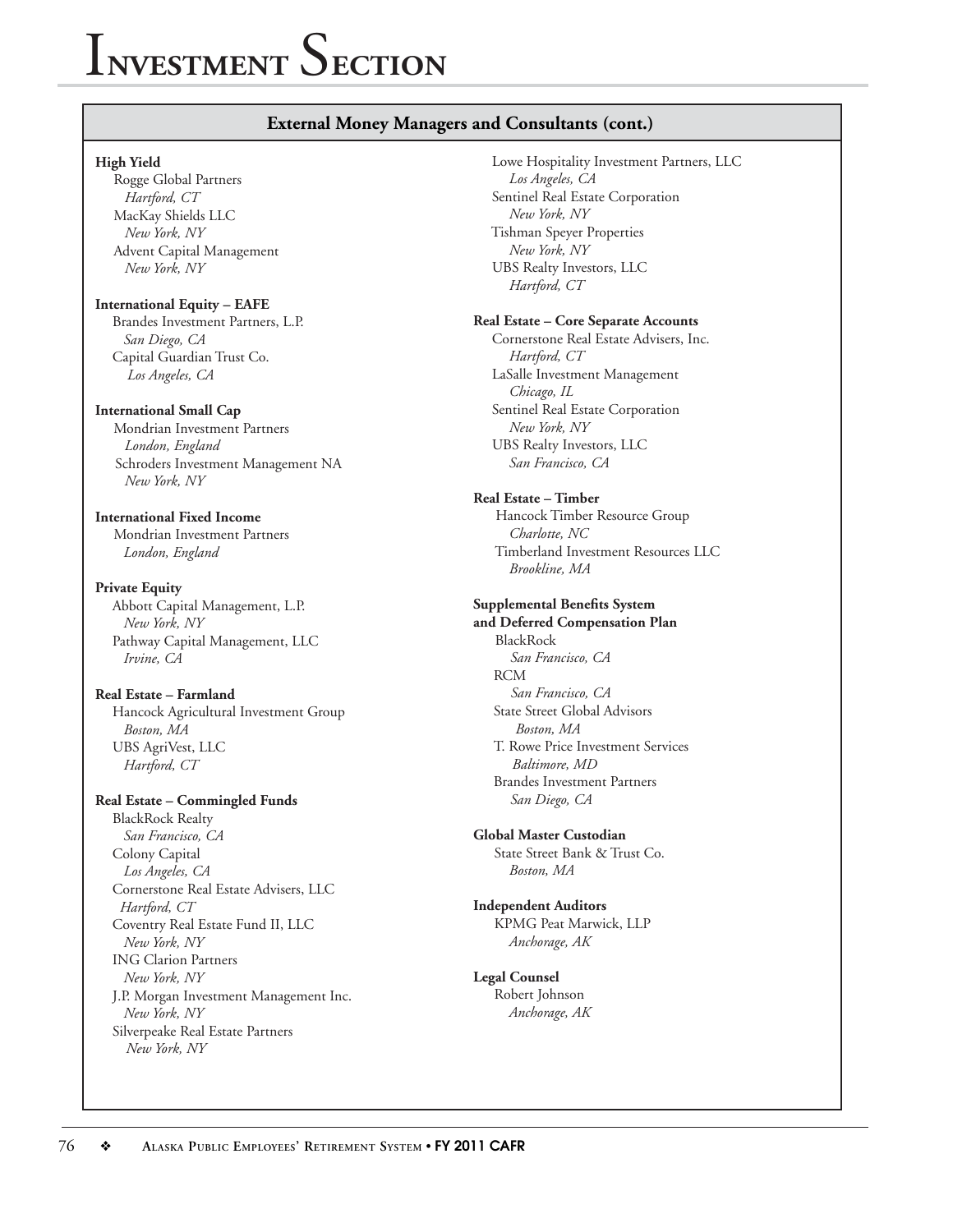## **Public Employees' Retirement System Investment Report**

### **INVESTMENTS**

The State of Alaska Public Employee Retirement System's (PERS) investment goals are the long term return and sustainability of the pension funds under management. Near-term market fl uctuations are integrated into the overall outlook of the fund guidelines. Annually, the Alaska Retirement Management Board (ARMB) sets its asset allocation strategy in order to reflect changes in the marketplace while still retaining an optimal risk/return level within the set constraints and objectives of the ARMB.

The ARMB categorizes its investments into six asset classes: domestic equities, global equities ex-U.S., fixed income, real assets, private equity and absolute return. The performance of each asset class is compared with a benchmark comprised of one or more market indices. The performance for the total portfolio is compared with its policy portfolio, determined by calculating the weighted performance of the underlying asset class benchmarks at the portfolio's target asset allocation. The asset class benchmarks are illustrated below:

| <b>Asset Class</b>      | <b>Benchmark</b>                                                                                                                                                                                 |
|-------------------------|--------------------------------------------------------------------------------------------------------------------------------------------------------------------------------------------------|
| Domestic Equities       | Russell 3000 Index                                                                                                                                                                               |
| Global Equities Ex-U.S. | MSCI All Country World Index Ex-U.S.                                                                                                                                                             |
| Fixed Income            | 70% Barclays Capital Aggregate Index, 10% Barclays<br>Capital Treasury Index, 10% Citigroup Non-U.S. World<br>Government Bond Index, 10% Merrill Lynch High Yield<br>Master II Constrained Index |
| <b>Real Assets</b>      | 60% NCREIF Property Index, 20% Barclays Capital TIPS<br>Index, 10% NCREIF Farmland Index, 10% NCREIF<br>Timber Index                                                                             |
| Private Equity          | 33.3% S&P 500 Index, 33.3% Russell 2000, 33.3% MSCI<br><b>EAFE</b> Index                                                                                                                         |
| Absolute Return         | 91 Day Treasury Bill + 5%                                                                                                                                                                        |

The target asset allocation is determined by the ARMB, utilizing capital market assumptions provided by its independent general investment consultant, Callan Associates. During the 2011 fiscal year, ARMB's target asset allocation was 29% domestic equities, 23% global equities ex-U.S., 19% fixed income, 16% real assets, 7% private equity, 5% absolute return, and 1% cash equivalents. The target asset allocation was expected to generate a return of 8.07% with a standard deviation of returns of 13.46%.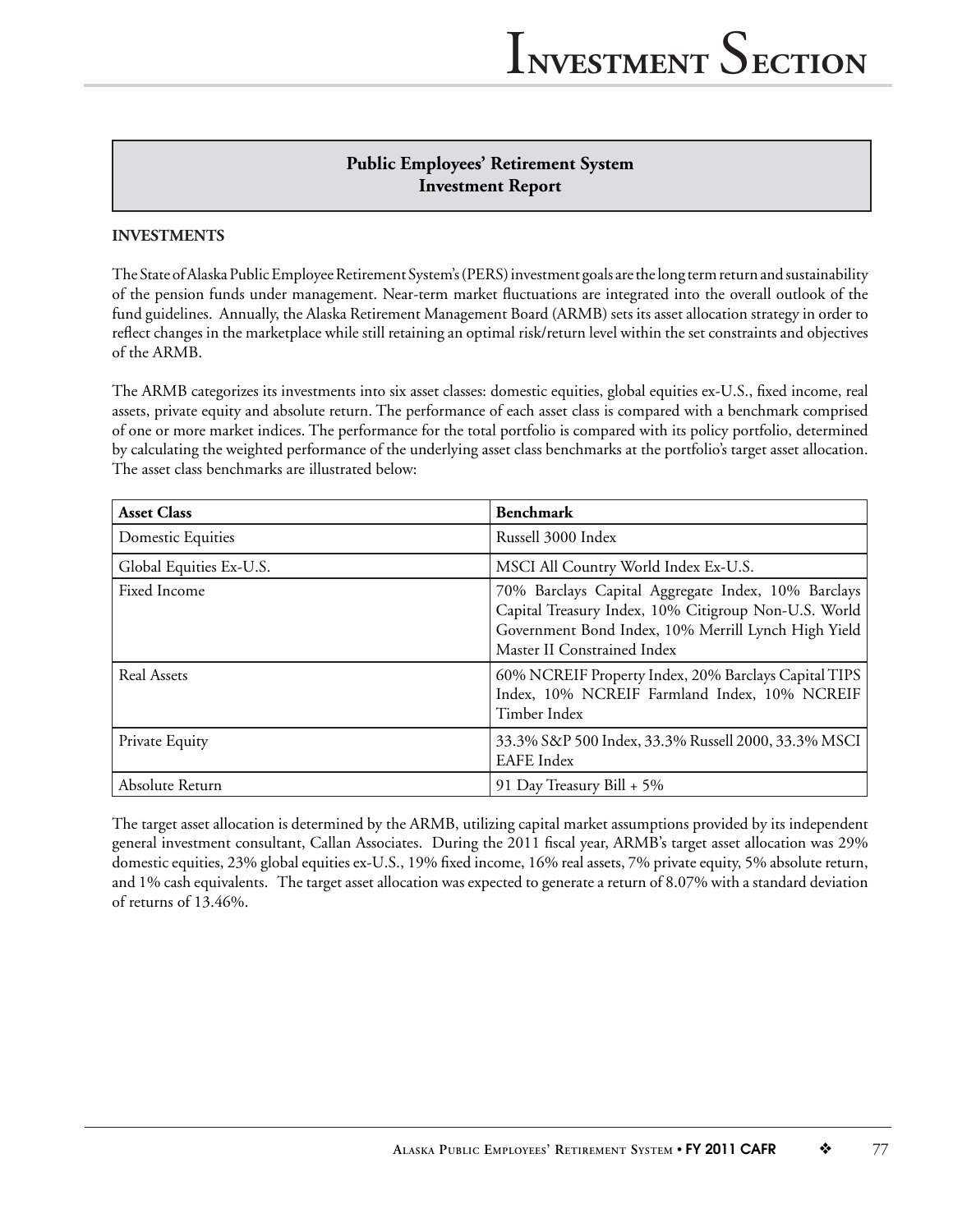| <b>Public Employees' Retirement System</b><br><b>Schedule of Investment Results</b><br><b>Fiscal Years Ended June 30</b>                          |                |                    |                     |                         |                |                |               |
|---------------------------------------------------------------------------------------------------------------------------------------------------|----------------|--------------------|---------------------|-------------------------|----------------|----------------|---------------|
|                                                                                                                                                   |                |                    |                     |                         |                | Annualized     |               |
|                                                                                                                                                   | 2007           | 2008               | 2009                | 2010                    | 2011           | 3 Year         | 5 Year        |
| <b>Total Fund</b><br><b>PERS</b><br>Actuarial Earnings Rate<br><b>U.S. Common Stock Returns</b>                                                   | 18.88%<br>8.25 | $(3.06\%)$<br>8.25 | $(20.49\%)$<br>8.25 | 11.39%<br>8.25          | 21.22%<br>8.00 | 2.38%<br>8.00  | 4.33%<br>8.00 |
| PERS Domestic Equities<br>Custom Composite Index<br>S&P 500/Russell 2000 Composite                                                                | 20.10<br>20.59 | (13.53)<br>(13.68) | (26.72)<br>(26.56)  | 15.45<br>15.72          | 33.37<br>32.37 | 4.11<br>4.00   | 3.22<br>3.09  |
| <b>International Stock Returns</b><br>PERS International Equities<br>Morgan Stanley Capital<br>International ACWI ex-US<br>Morgan Stanley Capital | 30.00          | (7.58)             | (29.11)<br>(30.54)  | 12.05<br>10.87          | 28.27<br>30.27 | 0.62<br>0.11   | 4.16<br>3.43  |
| <b>International EAFE</b><br><b>Fixed-Income</b><br><b>PERS</b>                                                                                   | 27.00          | (10.61)            | 3.39<br>5.41        | 11.19                   | 5.46<br>5.06   | 6.63<br>6.85   | 6.53<br>6.80  |
| Custom Composite Index<br><b>Private Equity</b><br><b>PERS</b><br>Custom Composite Index                                                          |                |                    | (23.67)<br>(27.19)  | 10.16<br>18.86<br>13.87 | 20.14<br>32.93 | 2.91<br>3.29   | 9.69<br>3.00  |
| <b>Absolute Return</b><br><b>PERS</b><br>3-month Treasury Bill +5%                                                                                |                |                    | (12.51)<br>5.95     | 6.59<br>5.16            | 5.98<br>5.16   | (0.39)<br>5.42 | 1.99<br>6.81  |
| <b>Real Assets</b><br><b>PERS</b><br>Custom Composite Index                                                                                       |                |                    | (21.02)<br>(10.82)  | (0.28)<br>1.17          | 15.25<br>12.66 | (3.30)<br>0.55 | 2.87<br>4.88  |
| <b>Domestic Fixed Income</b><br><b>PERS</b><br>Lehman Brothers Aggregate Index                                                                    | 6.20<br>6.12   | 6.58<br>7.12       |                     |                         |                |                |               |
| <b>International Fixed Income</b><br><b>PERS</b><br>Salomon Non-U.S. Government                                                                   | 1.97<br>2.20   | 18.96<br>18.72     |                     |                         |                |                |               |
| <b>Real Estates Equity</b><br><b>PERS</b><br><b>NCREIF</b>                                                                                        | 20.75<br>17.24 | 5.71<br>6.82       |                     |                         |                |                |               |
| <b>Cash Equivalents</b><br><b>PERS</b><br>3-month Treasury Bill                                                                                   |                |                    |                     |                         | 0.47<br>0.16   |                |               |
| S&P 500 = Standard & Poor's Domestic Equity Stock Index<br>ACWI = All Country World Index<br>EAFE = Europe, Australia, and Far East Stock Index   |                |                    |                     |                         |                |                |               |

NCREIF = National Council of Real Estate Investment Fiduciaries Index

Basis of calculation: Time-weighed rate of return based on the market rate of return.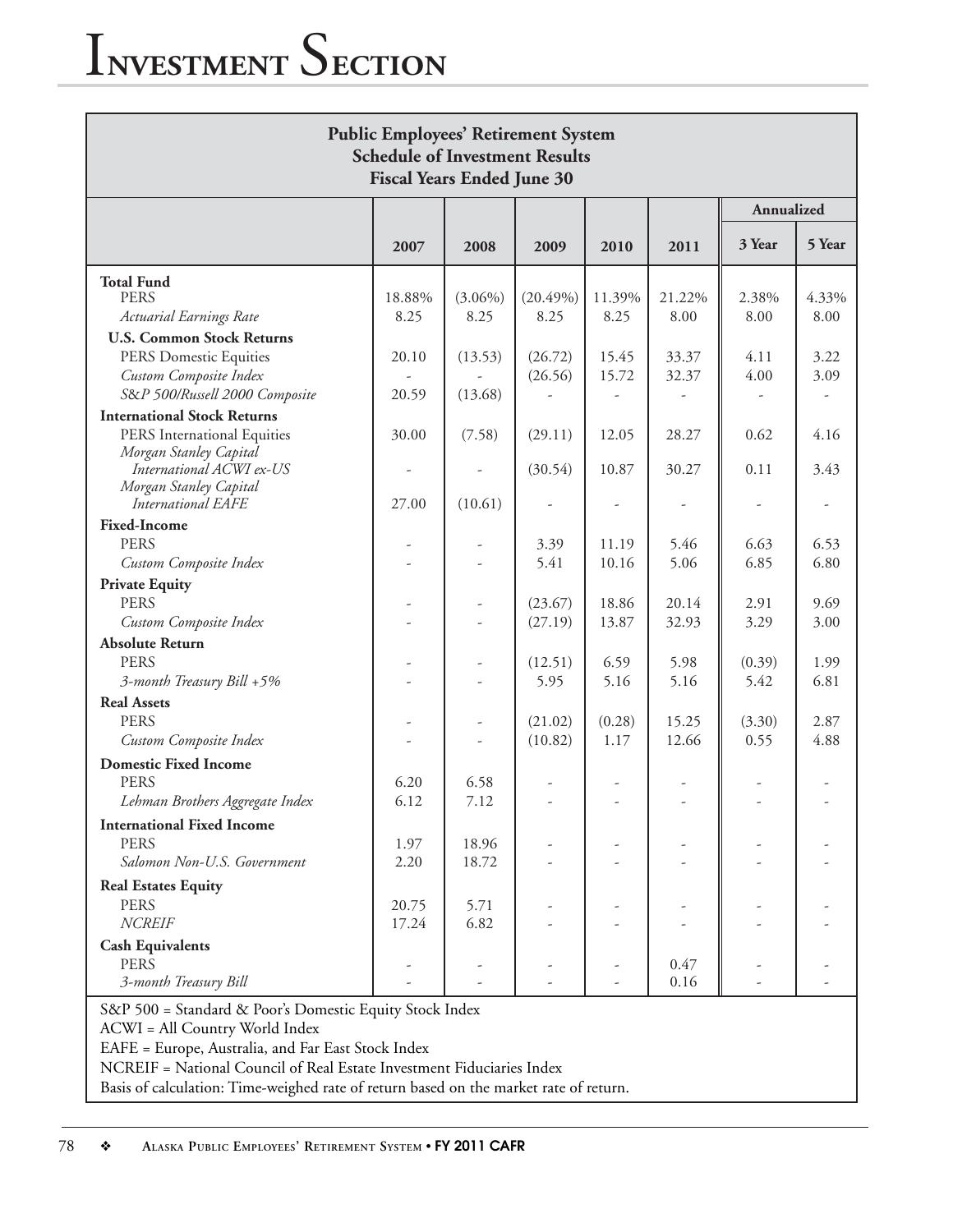



**Actual — Defined Benefit Pension**

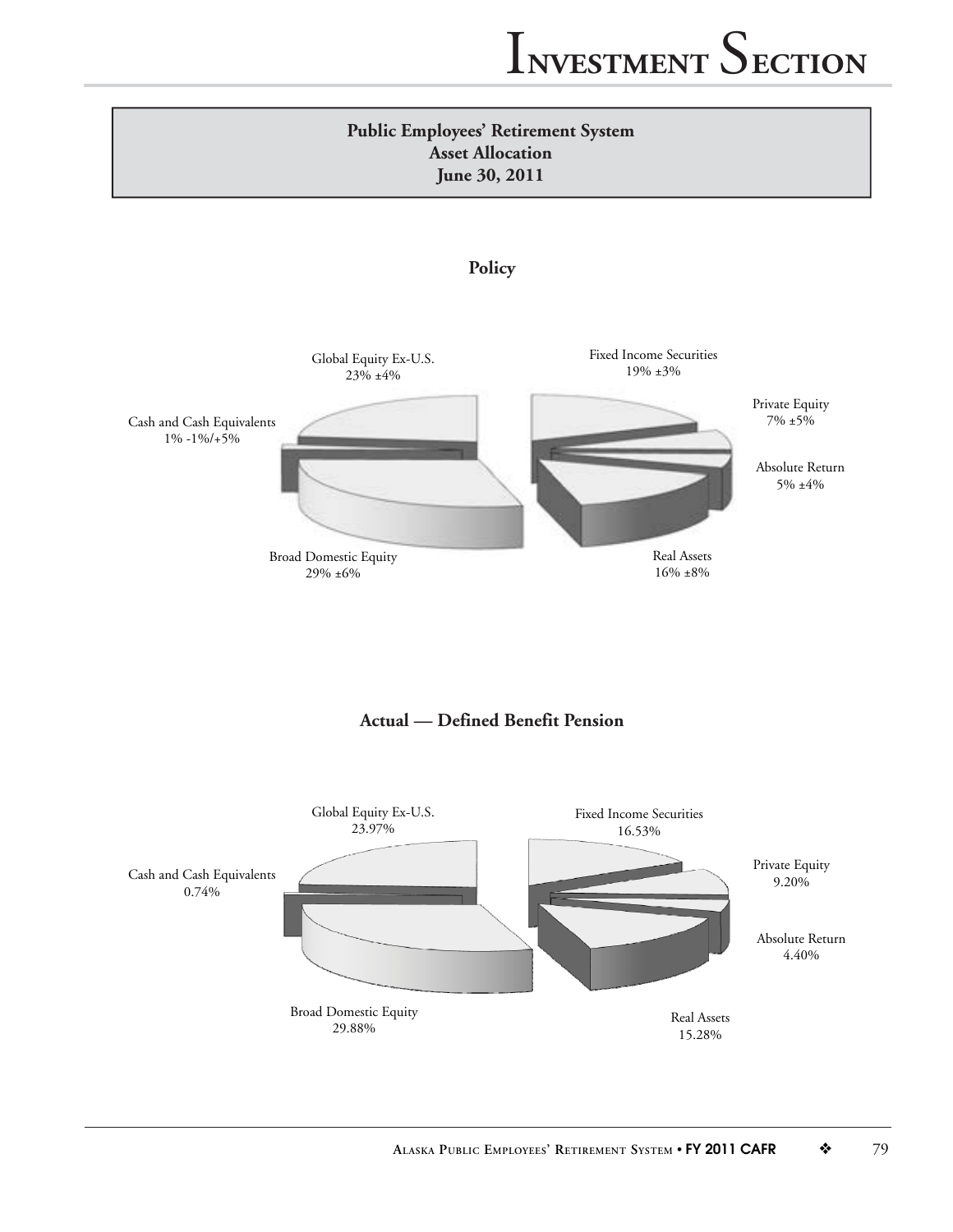## **Public Employees' Retirement System Asset Allocation June 30, 2011**





Actual — Defined Contribution Participant Directed

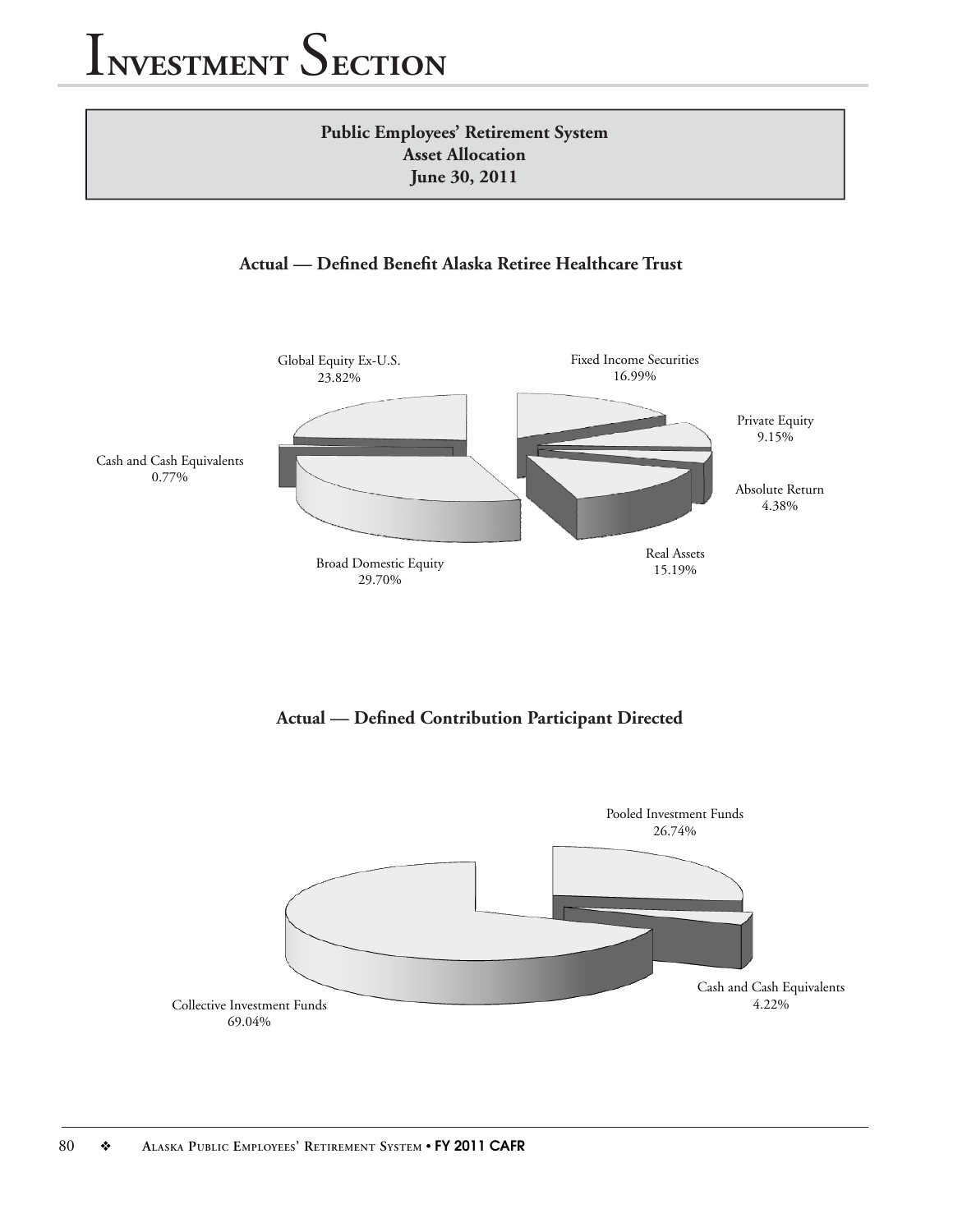## **Public Employees' Retirement System Asset Allocation June 30, 2011**

## **Actual — Defined Contribution Health Reimbursement Arrangement**



Actual — Defined Contribution Occupational Death & Disability

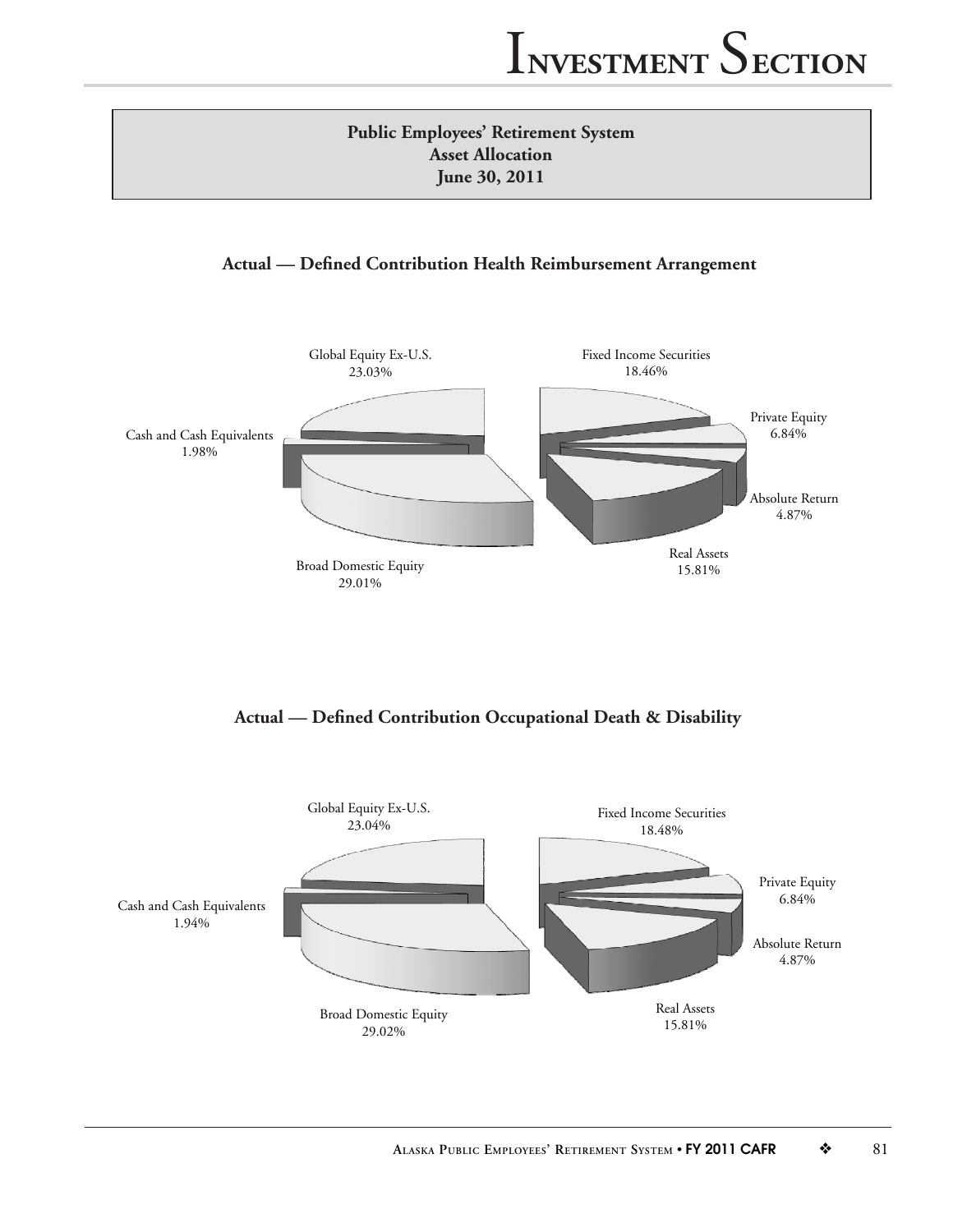## **Public Employees' Retirement System Asset Allocation June 30, 2011**

## Actual — Defined Contribution Retiree Medical Plan

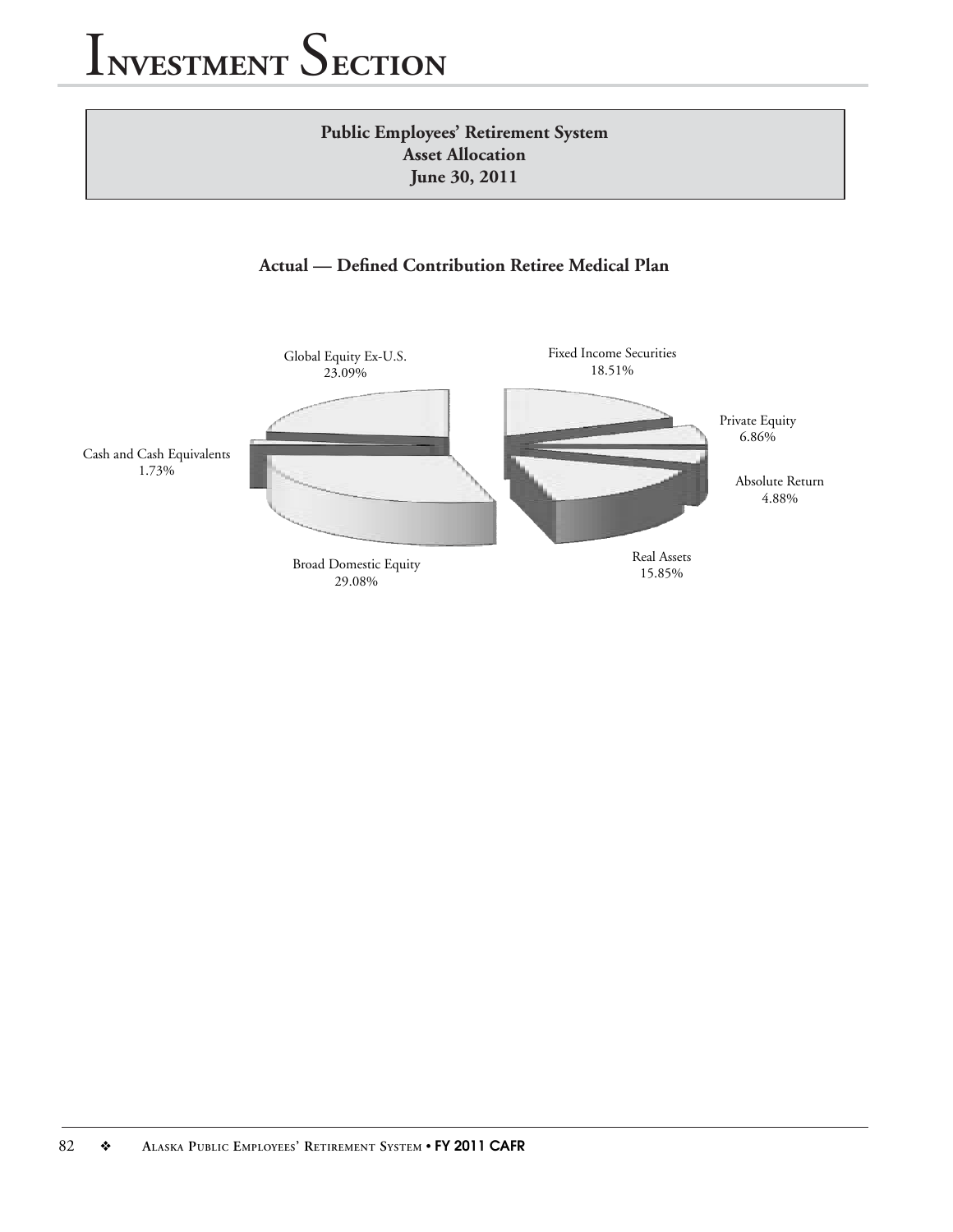## **Alaska Retirement Management Board Top Ten Holdings by Asset Type June 30, 2011**

Invested assets under the fiduciary responsibility of the Alaska Retirement Management Board (ARMB) have been commingled in various investment pools to minimize costs and maximize returns. Treasury Division has created eighteen different mutual fund-like pools to accomplish the investment asset allocation policies of the ARMB. Using investment pools increases investment efficiency in three ways. First, combining individual funds' cash inflows and outflows to offset each other reduces the amount of cash on hand needed to support daily operations. Second, pooling investments significantly reduces accounting, budgeting, and administrative costs. Finally, the ARMB can achieve economies of scale by making available investment options that could not otherwise be practically provided for smaller retirement funds. Below are the ten largest bond and equity holdings.

| <b>Fixed Income</b> |                |                                         |                     |               |
|---------------------|----------------|-----------------------------------------|---------------------|---------------|
|                     | Rank           | <b>Security</b>                         | <b>Market Value</b> | Par Value     |
|                     | 1              | US Treasury 1.5% 06/30/2016             | \$324,956,298       | \$328,966,399 |
|                     | $\overline{2}$ | US Treasury 0.75% 06/15/2014            | 143,893,407         | 144,067,732   |
|                     | $\overline{3}$ | US Treasury 1.75% 08/15/2012            | 105,907,450         | 104,165,900   |
|                     | $\overline{4}$ | US Treasury 3.625% 02/15/2020           | 85,790,305          | 81,095,600    |
|                     | 5              | US Treasury 4.875% 02/15/2012           | 58,969,933          | 57,284,953    |
|                     | 6              | US Treasury 1.75% 05/31/2016            | 52,405,065          | 52,323,440    |
|                     | 7              | US Treasury 2.375% 09/30/2014           | 50,703,449          | 48,447,630    |
|                     | 8              | US Treasury 2.0% 01/31/2016             | 49,675,162          | 48,727,270    |
|                     | 9              | US Treasury 2.0% 11/30/2013             | 31,635,329          | 30,616,385    |
|                     | 10             | US Treasury 2.625% 08/15/2020           | 30,210,236          | 31,209,921    |
| Equities            |                |                                         |                     |               |
|                     | Rank           | <b>Largest Domestic Equity Holdings</b> | <b>Market Value</b> |               |
|                     | 1              | Apple Inc                               | \$63,794,030        |               |
|                     | $\overline{2}$ | Exxon Mobil Corp                        | 51,680,472          |               |
|                     | 3              | Chevron Corp                            | 42, 422, 818        |               |
|                     | 4              | JPMorgan Chase & Co                     | 42,212,648          |               |
|                     | 5              | Pfizer Inc                              | 40,765,015          |               |
|                     | 6              | International Business Machines Corp    | 37,217,438          |               |
|                     | 7              | Wells Fargo & Co                        | 34,017,802          |               |
|                     | 8              | Oracle Corp                             | 33,551,524          |               |
|                     | 9              | General Electric Co                     | 30,608,028          |               |

Additional investment information may be obtained from the Department of Revenue, Treasury Division, P.O. Box 110405, Juneau, Alaska 99811-0405.

10 AT&T Inc 29,644,757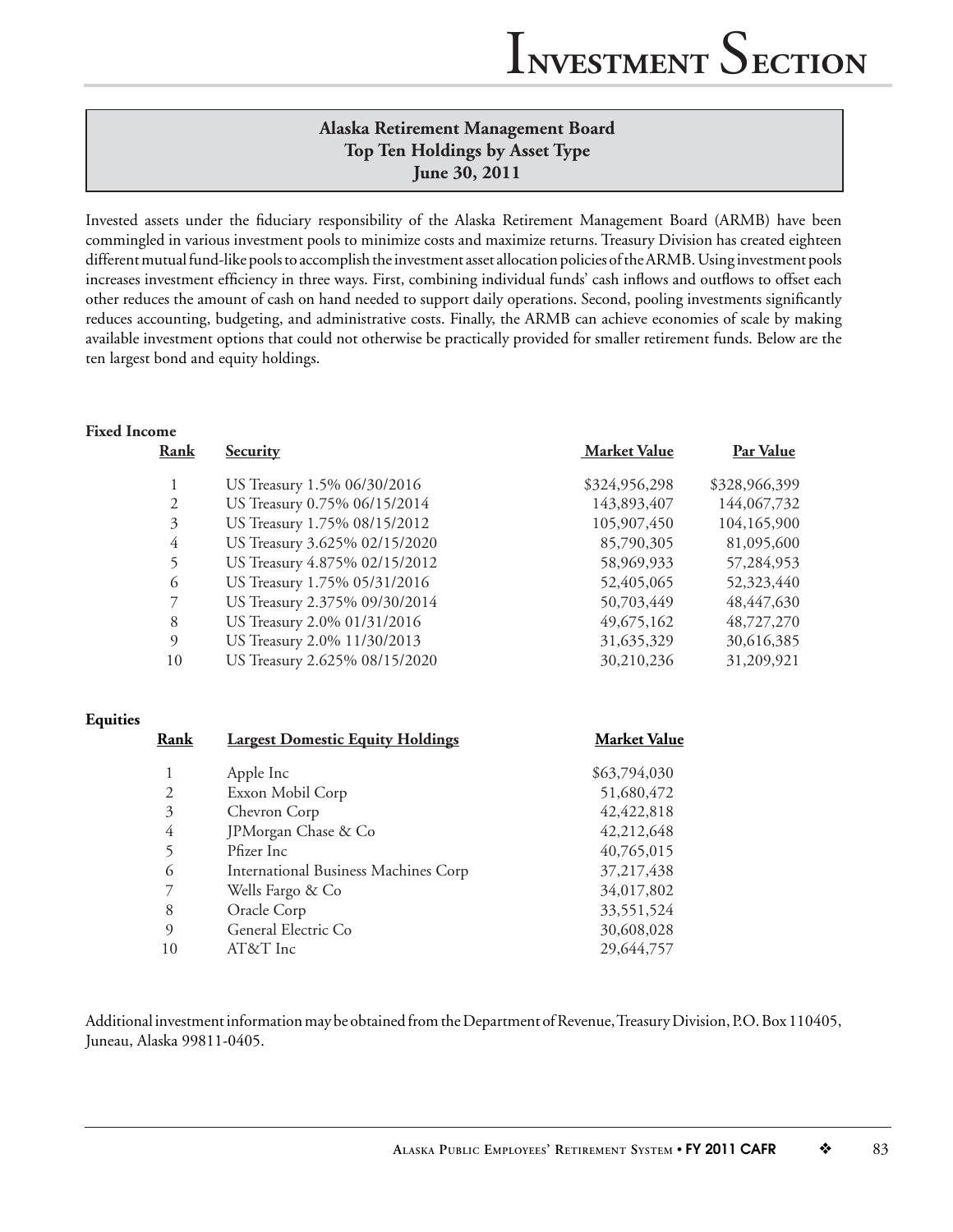## **Public Employees' Retirement System Schedule of External Investment Management Fees Year Ended June 30, 2011**

| <b>Investment Management Fees</b>                       | <b>Fair Value</b>        | <b>Fees</b>        |
|---------------------------------------------------------|--------------------------|--------------------|
| <b>International Fixed Income</b>                       |                          |                    |
| Mondrian Investment Partners                            | 263,662,011<br>\$        | \$<br>531,939      |
| <b>High Yield Pool</b>                                  |                          |                    |
| Mackay Shields, LLC                                     | 284, 435, 801            | 1,062,104          |
| <b>ING</b> Investments                                  |                          | 130,904            |
| Total High Yield                                        | 284, 435, 801            | 1,193,008          |
| <b>Domestic Equity Pools</b>                            |                          |                    |
| Relational Investors                                    | 222,857,171              | 1,330,028          |
| Advent Capital<br>$\ast$                                | 65,382,328               | 384,625            |
| Barrow, Hanley, Mewhinney & Strauss, INC<br>$\ast$      | 171,633,042              | 460,760            |
| $\ast$<br>Jennison Associates LLC                       | 115,407,022              | 747,384            |
| $\ast$<br>Lazard Asset Management                       | 244,528,089              | 564,486            |
| Lord Abbett & Co.                                       | 182, 454, 773            | 895,249            |
| Luther King Cap. Management                             | 93,978,219               | 423,160            |
| $\ast$<br>McKinley Capital                              | 275,787,888              | 1,188,114          |
| Quantitative Management Associates                      | 97,352,406               | 336,599            |
| SSgA Russell 1000 Growth                                | 427,777,177              | 63,460             |
| SSgA Russell 1000 Value                                 | 659, 533, 541            | 109,495            |
| SSgA Russell 2000 Growth                                | 41,803,827               | 22,580             |
| SSga Russell 2000 Value                                 | 64,377,738               | 96,397             |
| SSgA Russell 200                                        | 257,629,178              | 27,768             |
| SSgA Futures Large Cap                                  | 5,685,428                | 12,025             |
| SSgA Future Small Cap                                   | 4,503,564                | 6,199              |
| DePrince, Race & Zollo Inc.-Micro Cap                   | 50,682,156               | 148,793            |
| Analytic Buy Write Account                              | 72,028,730               | 134,323            |
| <b>RCM Buy Write Account</b>                            | 71,241,482               | 929,325            |
| $\ast$<br><b>RCM</b>                                    | 293,722,636              | 109,385            |
| <b>Total Domestic Equities</b>                          | 3,418,366,395            | 7,990,155          |
| <b>Private Equity Pool</b>                              |                          |                    |
| ** BlumCapital Partners-Strategic                       | 17,351,541               | 231,775            |
| ** Warburg Pincus X                                     | 16,395,801               | 279,352            |
| ** Angelo Gordon & Co.                                  | 22,459,837               | 282,307            |
| ** Onex Partners                                        | 4,299,338                | 117,855            |
| ** Lexington Partners                                   | 15,662,657               | 235,465            |
| Pathway Capital Management                              | 489,914,294              | 1,507,695          |
| $*$<br>Abbott Capital Management                        | 482,412,946              | 1,249,578          |
| ** Merit Capital Partners                               | 2,388,719                | 168,856            |
| Total Private Equities                                  | 1,050,885,133            | 4,072,883          |
| <b>International Equity Pools</b>                       |                          |                    |
| SSgA                                                    | 274,664,817              | 135,967            |
| <b>Brandes Investment Partners</b>                      | 586,364,011              | 2,213,881          |
| Capital Guardian Trust Co.                              | 450,223,247              | 1,452,216          |
| McKinley Capital Mgmt.                                  | 248,347,882              | 858,792            |
| Lazard Freres<br>Mondrian Investment Partners<br>$\ast$ | 324,799,171              | 399,345            |
| Schroder Investment Management<br>$\ast$                | 84,261,388<br>86,566,974 | 461,113<br>527,939 |
| Total International Equities                            | 2,055,227,490            | 6,049,253          |
|                                                         |                          |                    |
| <b>Absolute Return Pool</b>                             |                          |                    |
| ** Mariner Investment Group                             | 141,241,615              | 1,359,531          |
| ** Cadogan Management LLC                               | 427,614                  |                    |
| ** Crestline Investors Inc.                             | 155,809,109              | 1,407,589          |
| ** Global Asset Management                              | 100,660,618              | 697,790            |
| ** Prisma Capital Partners<br>Total Absolute Return     | <u>105,966,160</u>       | <u>664,983</u>     |
|                                                         | 504,105,116              | 4,129,893          |
|                                                         |                          | (continued)        |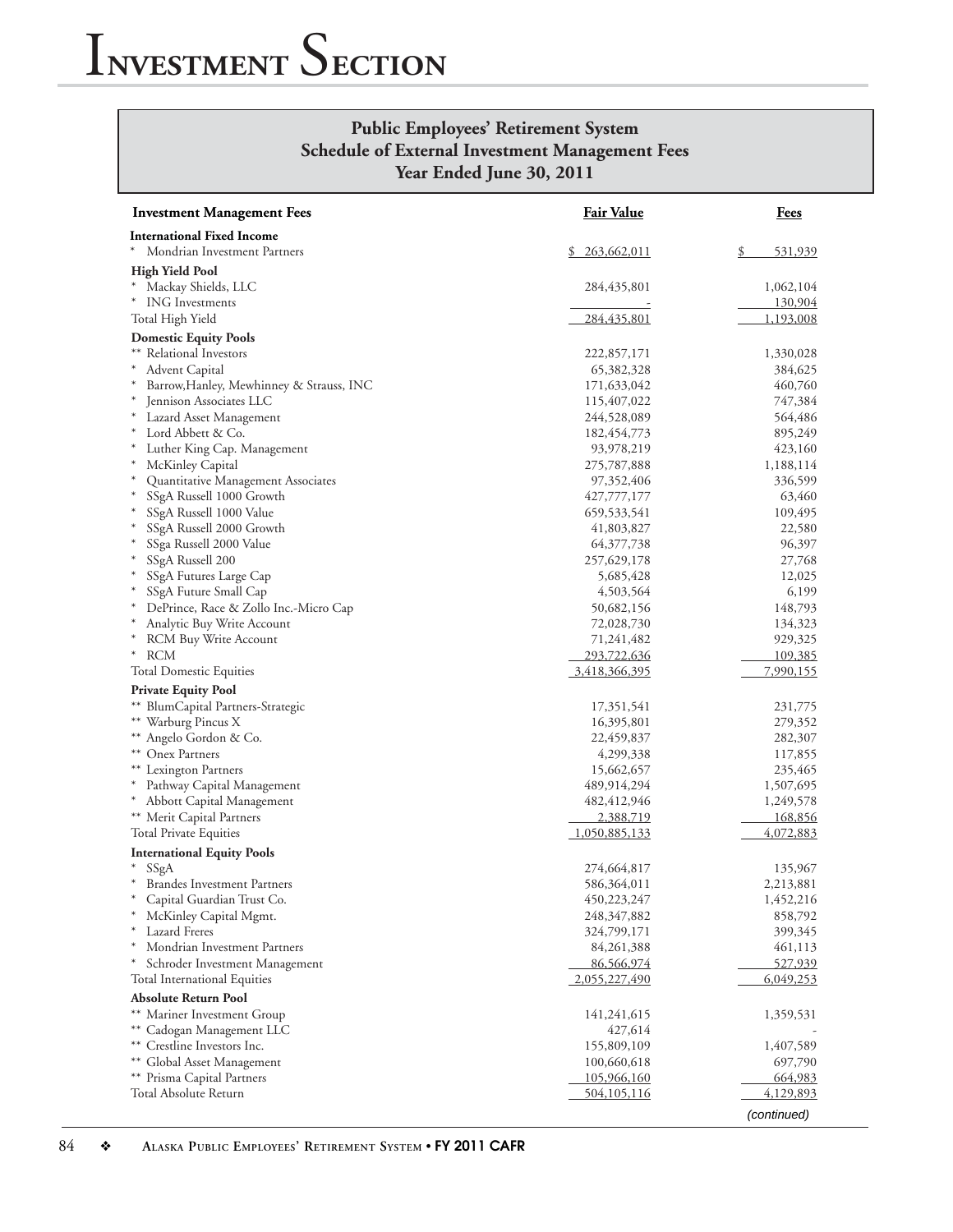## **Public Employees' Retirement System Schedule of External Investment Management Fees (cont.) Year Ended June 30, 2011**

|                                         | <u>Fair Value</u> | Fees            |
|-----------------------------------------|-------------------|-----------------|
| <b>Emerging Markets Equity Pool</b>     |                   |                 |
| ** The Capital Group Inc.               | \$<br>314,538,389 | \$<br>1,819,177 |
| ** Lazard Freres Asset Managers         | 213,506,079       |                 |
| ** Eaton Vance                          | 158,452,087       |                 |
| <b>Total Emerging Markets</b>           | 686,496,555       | 1,819,177       |
| <b>Real Estate Pool</b>                 |                   |                 |
| ** JPM Strategic                        | 112,119,979       | 839,845         |
| ** UBS Consolidated                     | 48,831,132        | 397,628         |
| ** Cornerstone                          | 114,988,529       | 858,535         |
| ** Lasalle                              | 135,412,257       | 966,673         |
| ** Sentinel, SA                         | 69,643,190        | 439,740         |
| ** UBS Separate                         | 165,597,619       | 1,267,973       |
| ** Lowe Hospitality                     | 2,511,077         | 154,779         |
| ** ING Clarion                          | 18,203,166        | 253,626         |
| ** Silverpeak Legacy Pension Partners   | 72,286,247        | 1,034,562       |
| ** Rothschild Five Arrows               | 41,266,546        | 479,730         |
| ** Tishman Speyer                       | 46,703,250        | 841,495         |
| ** BlackRock Diamond                    | 15,753,337        | 177,205         |
| ** Colony Investors VIII, L.P.          | 21,368,105        | 544,617         |
| ** LaSalle Medical Office Fund II       | 15,191,545        | 196,710         |
| ** Cornerstone Apartment Venture III    | 21,564,818        | 236,699         |
| ** Coventry                             | 14,909,363        |                 |
| Total Real Estate                       | 916,350,160       | 8,689,817       |
| <b>Timber Pool</b>                      |                   |                 |
| ** Timberland INVT Resources            | 81,659,382        | 657,222         |
| ** Hancock Natural Resource Group       | 51,999,025        | 332,580         |
| Total Timber Pool                       | 133,658,407       | 989,802         |
| <b>Farmland Pool</b>                    |                   |                 |
| ** Hancock Agriculture Investment Group | 143, 141, 185     | 1,044,813       |
| ** UBS Agrivest                         | 225,819,517       | 1,790,477       |
| Total Farmland                          | 368,960,702       | 2,835,290       |
| <b>Farmland Water Pool</b>              |                   |                 |
| ** Hancock Farmland & Water             | 4,207,831         | 30,555          |
| ** UBS Agrivest                         | 9,669,019         | 65,823          |
| Total Farmland Water Pool               | 13,876,850        | 96,378          |
| <b>Energy Pool</b>                      |                   |                 |
| ** EIG Energy Fund XV                   | 2,005,103         | 110,704         |
| ** EIG Energy Fund XD                   | 11,806,108        | 188,839         |
| ** EIG Energy Fund XIV-A                | 50,238,373        | 750,666         |
| <b>Total Energy Pool</b>                | 64,049,584        | 1,050,209       |
| Custodian                               |                   |                 |
| $\ast$<br>State Street Bank             |                   | 663,379         |
| <b>Investment Advisory</b>              |                   |                 |
| Townsend Group<br>$*$                   |                   | 69,771          |
| $\ast$<br>Callan Associates             |                   | 71,153          |
| * Investment Advisory Council           |                   | 20,597          |
| Total Investment Advisory               |                   | 161,521         |
| <b>Investment Performance</b>           |                   |                 |
| Callan Associates                       |                   | 177,881         |
|                                         |                   |                 |
| <b>Total External Management Fees</b>   |                   | \$40,450,585    |

\*These fees are paid through the Alaska Statewide Accounting System (AKSAS)

\*\*These fees are deducted from earnings by the fund manager and are not directly recorded in AKSAS.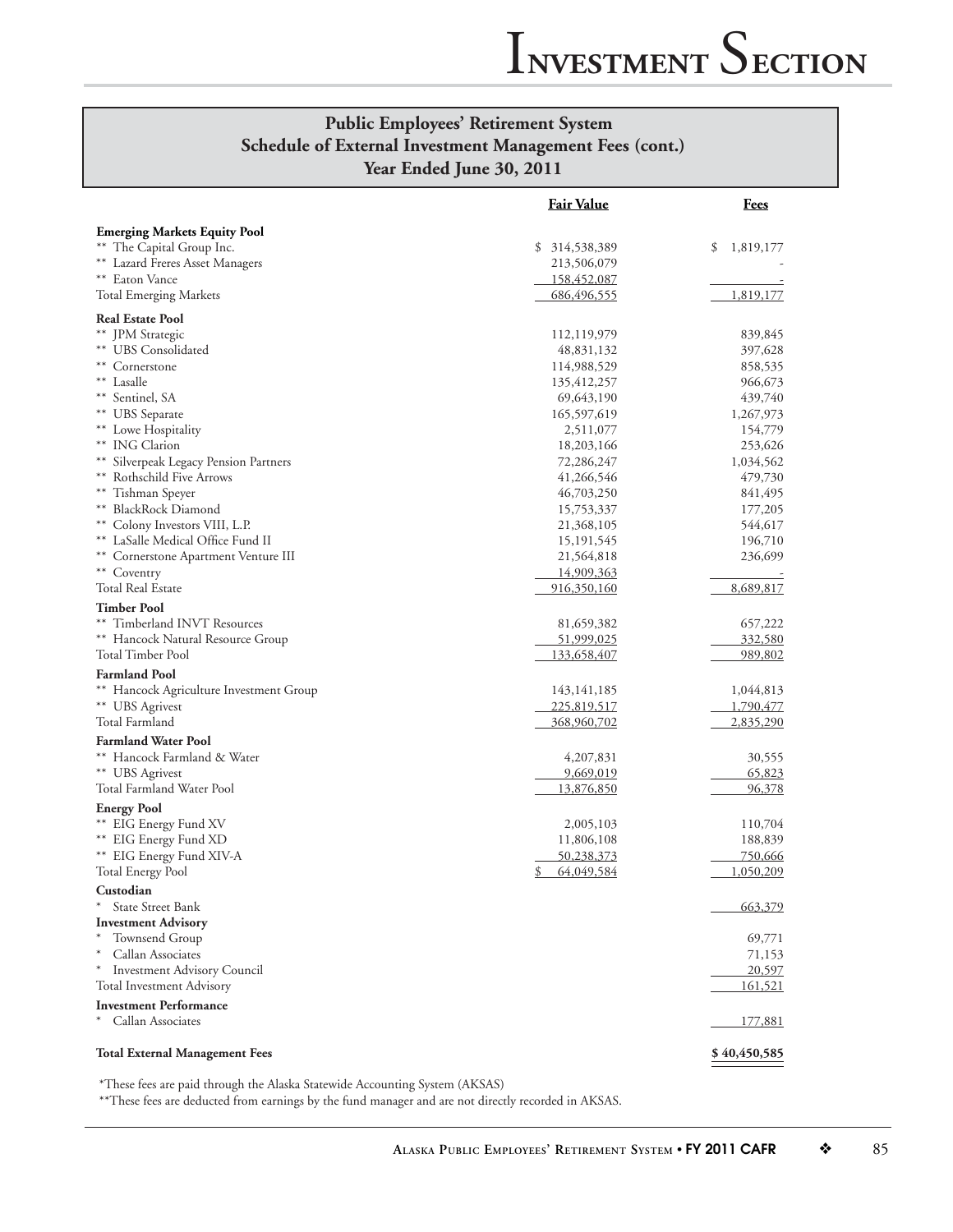### **Public Employees' Retirement System Investment Summary Schedule**

**June 30, 2011**

**Defined Benefit - Pension** 

|                                              |                     |                         |                    | $%$ of  |
|----------------------------------------------|---------------------|-------------------------|--------------------|---------|
|                                              |                     | <b>Asset Allocation</b> | <b>Fair Market</b> | Total   |
| <b>Investments (at Fair Value)</b>           | <b>Policy</b>       | <b>Range</b>            | <b>Value</b>       | Assets  |
| <b>Cash and Cash Equivalents</b>             |                     |                         |                    |         |
| Short-term Fixed Income Pool                 |                     |                         | 46,602,940<br>\$   |         |
| Total Cash and Cash Equivalents              | 1.00%               | $0 - 6\%$               | 46,602,940         | 0.74%   |
| <b>Fixed Income Securities</b>               |                     |                         |                    |         |
| Retirement Fixed Income Pool                 |                     |                         | 15,133,634         |         |
| U.S. Treasury Fixed Income Pool              |                     |                         | 671,023,878        |         |
| High Yield Pool                              |                     |                         | 155,951,524        |         |
| International Fixed Income Pool              |                     |                         | 144,490,454        |         |
| <b>Emerging Debt Pool</b>                    |                     |                         | 48,795,902         |         |
| Total Fixed Income Securities                | 19.00%              | 16-22%                  | 1,035,395,392      | 16.53%  |
| <b>Broad Domestic Equity</b>                 |                     |                         |                    |         |
| Large Cap Pool                               |                     |                         | 1,495,052,255      |         |
| Small Cap Pool                               |                     |                         | 342,041,615        |         |
| Convertible Bond Pool                        |                     |                         | 34,918,635         |         |
| Total Broad Domestic Equity                  | 29.00%              | 23-35%                  | 1,872,012,505      | 29.88%  |
| Global Equity Ex-U.S.                        |                     |                         |                    |         |
| <b>International Equity Pool</b>             |                     |                         | 1,031,856,322      |         |
| International Equity Small Cap Pool          |                     |                         | 93,322,494         |         |
| Emerging Markets Equity Pool                 |                     |                         | 376,345,189        |         |
| Total Global Equity Ex-U.S.                  | 23.00%              | 19-27%                  | 1,501,524,005      | 23.97%  |
| <b>Private Equity</b>                        |                     |                         |                    |         |
| Private Equity Pool                          |                     |                         | 576,318,239        |         |
| Total Private Equity                         | 7.00%               | $2 - 12%$               | 576,318,239        | 9.20%   |
| <b>Absolute Return</b>                       |                     |                         |                    |         |
| Absolute Return Pool                         |                     |                         | 275,813,405        |         |
| Total Absolute Return                        | 5.00%               | $1-9%$                  | 275,813,405        | 4.40%   |
| <b>Real Assets</b>                           |                     |                         |                    |         |
| Real Estate Pool                             |                     |                         | 500,940,396        |         |
| Real Estate Investment Trust Pool            |                     |                         | 63,757,277         |         |
| <b>Energy Pool</b>                           |                     |                         | 35,174,917         |         |
| Farmland Pool                                |                     |                         | 196,398,054        |         |
| Farmland Water Pool                          |                     |                         | 13,876,850         |         |
| Timber Pool                                  |                     |                         | 73,259,030         |         |
| Treasury Inflation Protected Securities Pool |                     |                         | 73,479,676         |         |
| <b>Total Real Assets</b>                     | 16.00%              | 8-24%                   | 956,886,200        | 15.28%  |
| <b>Total Invested Assets</b>                 | 100.00 <sup>%</sup> |                         | \$6,264,552,686    | 100.00% |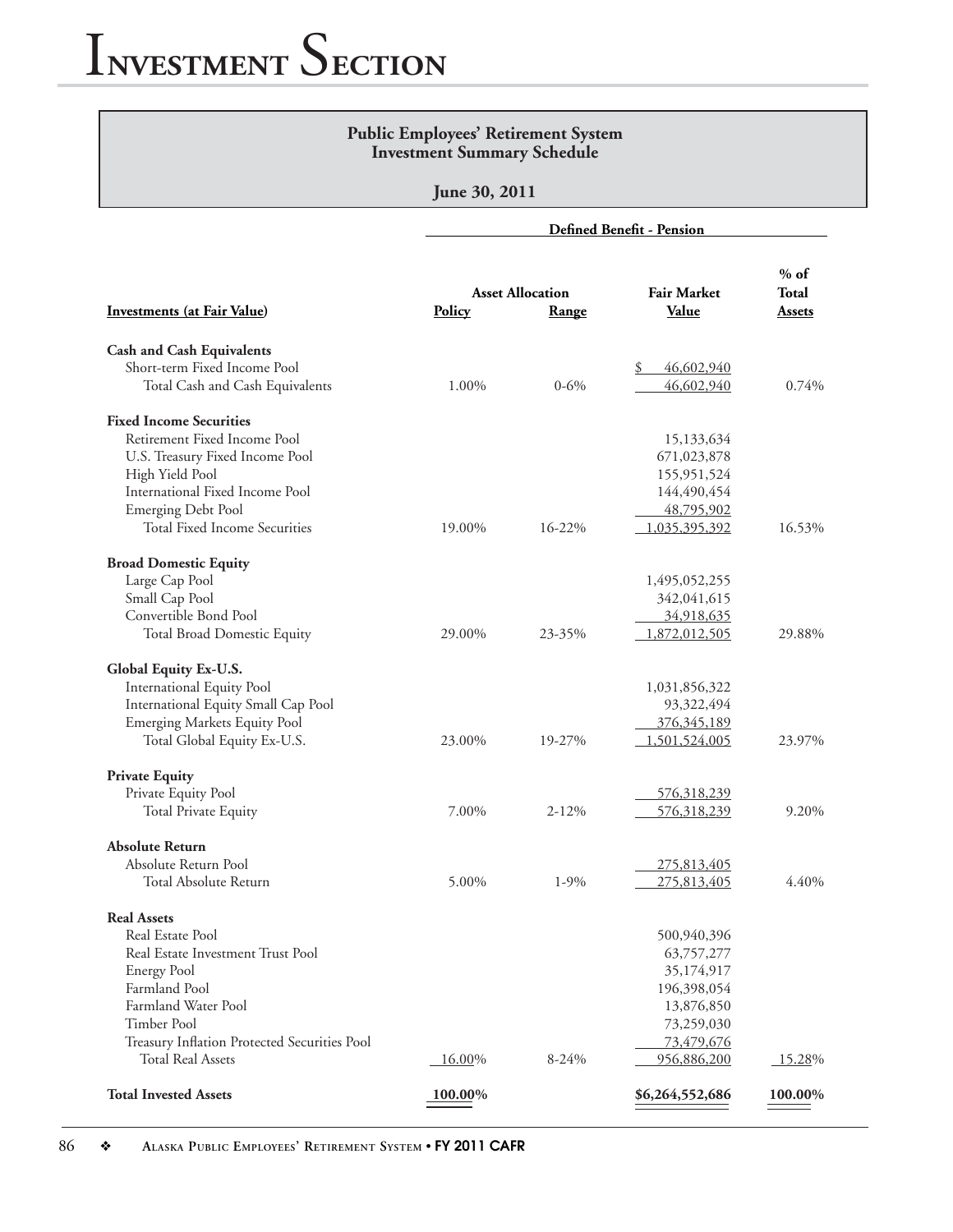## **Public Employees' Retirement System**

**Investment Summary Schedule**

### **June 30, 2011**

|                                              | Defined Benefit - Alaska Retiree Healthcare Trust |           |                    |                        |  |  |
|----------------------------------------------|---------------------------------------------------|-----------|--------------------|------------------------|--|--|
|                                              | <b>Asset Allocation</b>                           |           | <b>Fair Market</b> | $%$ of<br><b>Total</b> |  |  |
| <b>Investments (at Fair Value)</b>           | Policy                                            | Range     | Value              | Assets                 |  |  |
| <b>Cash and Cash Equivalents</b>             |                                                   |           |                    |                        |  |  |
| Short-term Fixed Income Pool                 |                                                   |           | 39,348,255<br>\$   |                        |  |  |
| Total Cash and Cash Equivalents              | 1.00%                                             | $0 - 6\%$ | 39,348,255         | 0.77%                  |  |  |
| <b>Fixed Income Securities</b>               |                                                   |           |                    |                        |  |  |
| Retirement Fixed Income Pool                 |                                                   |           | 12,330,568         |                        |  |  |
| U.S. Treasury Fixed Income Pool              |                                                   |           | 575,421,297        |                        |  |  |
| High Yield Pool                              |                                                   |           | 127,063,366        |                        |  |  |
| International Fixed Income Pool              |                                                   |           | 117,722,691        |                        |  |  |
| <b>Emerging Debt Pool</b>                    |                                                   |           | 39,757,075         |                        |  |  |
| Total Fixed Income Securities                | 19.00%                                            | 16-22%    | 872,294,997        | 16.99%                 |  |  |
| <b>Broad Domestic Equity</b>                 |                                                   |           |                    |                        |  |  |
| Large Cap Pool                               |                                                   |           | 1,216,188,947      |                        |  |  |
| Small Cap Pool                               |                                                   |           | 278, 657, 448      |                        |  |  |
| Convertible Bond Pool                        |                                                   |           | 30,192,821         |                        |  |  |
| Total Broad Domestic Equity                  | 29.00%                                            | 23-35%    | 1,525,039,216      | 29.70%                 |  |  |
| Global Equity Ex-U.S.                        |                                                   |           |                    |                        |  |  |
| <b>International Equity Pool</b>             |                                                   |           | 840,624,046        |                        |  |  |
| International Equity Small Cap Pool          |                                                   |           | 76,021,196         |                        |  |  |
| Emerging Markets Equity Pool                 |                                                   |           | 306,631,549        |                        |  |  |
| Total Global Equity Ex-U.S.                  | 23.00%                                            | 19-27%    | 1,223,276,791      | 23.82%                 |  |  |
| <b>Private Equity</b>                        |                                                   |           |                    |                        |  |  |
| Private Equity Pool                          |                                                   |           | 469,539,750        |                        |  |  |
| <b>Total Private Equity</b>                  | 7.00%                                             | $2 - 12%$ | 469,539,750        | 9.15%                  |  |  |
| <b>Absolute Return</b>                       |                                                   |           |                    |                        |  |  |
| Absolute Return Pool                         |                                                   |           | 224,717,254        |                        |  |  |
| Total Absolute Return                        | 5.00%                                             | $1-9%$    | 224,717,254        | 4.38%                  |  |  |
| <b>Real Assets</b>                           |                                                   |           |                    |                        |  |  |
| Real Estate Pool                             |                                                   |           | 408,363,805        |                        |  |  |
| Real Estate Investment Trust Pool            |                                                   |           | 51,942,240         |                        |  |  |
| <b>Energy Pool</b>                           |                                                   |           | 28,659,168         |                        |  |  |
| Farmland Pool                                |                                                   |           | 171,422,004        |                        |  |  |
| Farmland Water Pool                          |                                                   |           |                    |                        |  |  |
| Timber Pool                                  |                                                   |           | 59,690,759         |                        |  |  |
| Treasury Inflation Protected Securities Pool |                                                   |           | <u>59,868,564</u>  |                        |  |  |
| <b>Total Real Assets</b>                     | 16.00%                                            | 8-24%     | 779,946,540        | 15.19%                 |  |  |
| <b>Total Invested Assets</b>                 | 100.00%                                           |           | \$5,134,162,803    | 100.00%                |  |  |
|                                              |                                                   |           |                    |                        |  |  |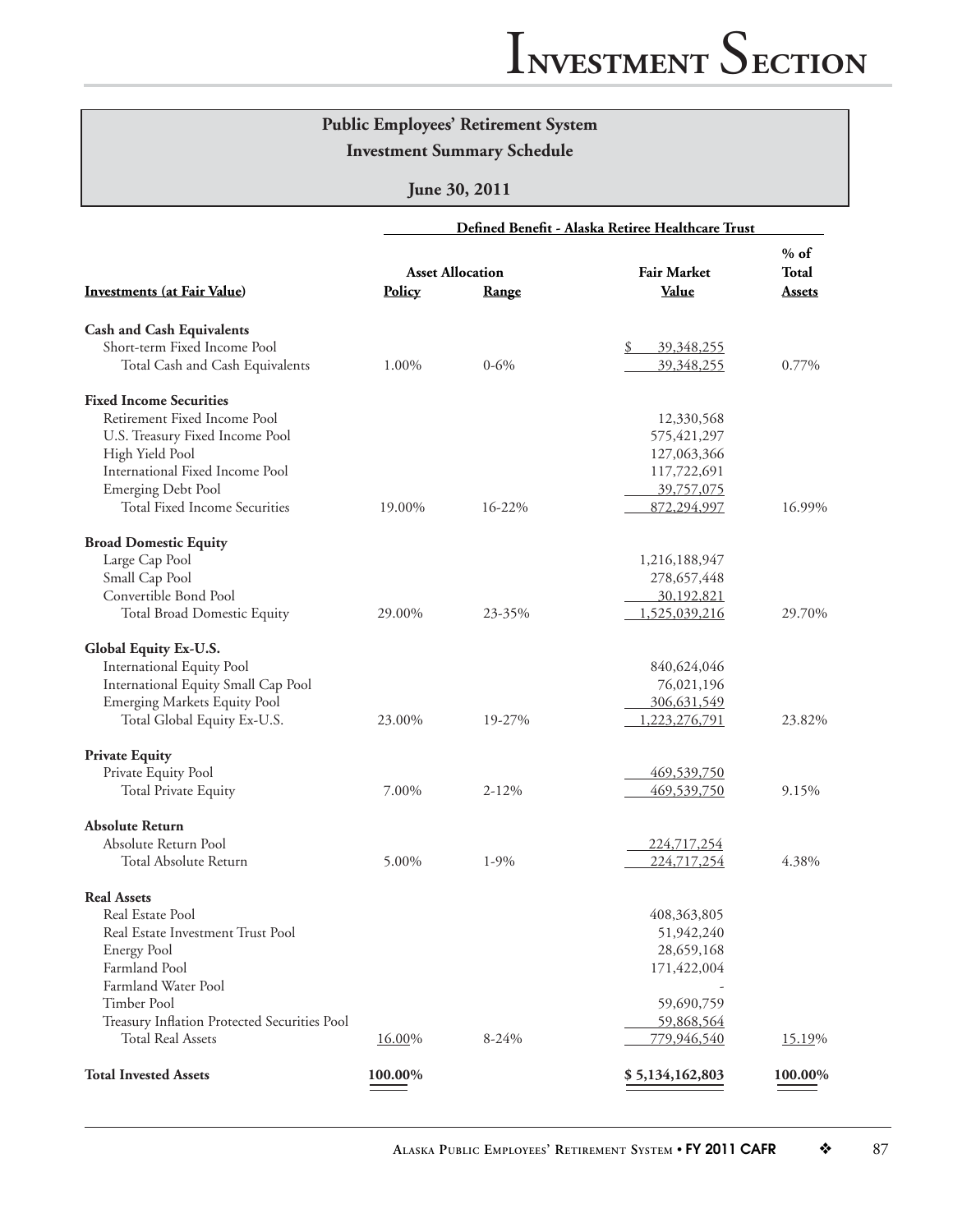| <b>Public Employees' Retirement System</b><br><b>Investment Summary Schedule</b>                                                                                                                                                                                                                                                                                                                                                                                                                                         |               |                                         |                                                                                                                                                                    |                                  |  |
|--------------------------------------------------------------------------------------------------------------------------------------------------------------------------------------------------------------------------------------------------------------------------------------------------------------------------------------------------------------------------------------------------------------------------------------------------------------------------------------------------------------------------|---------------|-----------------------------------------|--------------------------------------------------------------------------------------------------------------------------------------------------------------------|----------------------------------|--|
|                                                                                                                                                                                                                                                                                                                                                                                                                                                                                                                          | June 30, 2011 |                                         |                                                                                                                                                                    |                                  |  |
| Defined Contribution - Participant Directed                                                                                                                                                                                                                                                                                                                                                                                                                                                                              |               |                                         |                                                                                                                                                                    |                                  |  |
| <b>Investments (at Fair Value)</b>                                                                                                                                                                                                                                                                                                                                                                                                                                                                                       | <b>Policy</b> | <b>Asset Allocation</b><br><b>Range</b> | <b>Fair Market</b><br><b>Value</b>                                                                                                                                 | $%$ of<br>Total<br><b>Assets</b> |  |
|                                                                                                                                                                                                                                                                                                                                                                                                                                                                                                                          |               |                                         |                                                                                                                                                                    |                                  |  |
| <b>Cash and Cash Equivalents</b><br>Short-term Fixed Income Pool<br>Total Cash and Cash Equivalents                                                                                                                                                                                                                                                                                                                                                                                                                      | 100%          | 0%                                      | 7,591,694<br>\$<br>7,591,694                                                                                                                                       | 4.22%                            |  |
| Pooled Investment Fund (1)                                                                                                                                                                                                                                                                                                                                                                                                                                                                                               |               |                                         |                                                                                                                                                                    |                                  |  |
| T. Rowe Price<br>Target 2010 Trust<br>Target 2015 Trust<br>Target 2020 Trust<br>Target 2025 Trust<br>Target 2030 Trust<br>Target 2035 Trust<br>Target 2040 Trust<br>Target 2045 Trust<br>Target 2050 Trust<br>Target 2055 Trust<br>Alaska Balanced Fund<br>Long-Term Balanced Fund<br>Alaska Money Market                                                                                                                                                                                                                |               |                                         | 320,855<br>1,316,956<br>2,351,237<br>3,095,629<br>3,236,734<br>3,378,046<br>5,330,721<br>5,223,023<br>6,023,475<br>1,719,235<br>331,567<br>11,910,847<br>3,922,731 |                                  |  |
| Total Pooled Investment Funds<br><b>Collective Investment Funds (1)</b>                                                                                                                                                                                                                                                                                                                                                                                                                                                  |               |                                         | 48,161,056                                                                                                                                                         | 26.74%                           |  |
| <b>State Street Global Advisors</b><br>Money Market Fund<br>S&P Stock Index Fund<br>Russell 3000 Index<br>Real Estate Investment Trust Index<br>World Equity Ex-U.S. Index<br>Long U.S. Treasury Bond Index<br>Treasury Inflation Protected Securities Index<br>World Government Bond Ex-U.S. Index<br>Global Balanced Fund<br>Barclays<br>Daily Government/Corporate Bond Fund<br>Intermediate Bond Fund<br><b>Brandes Institutional</b><br><b>International Equity Fund</b><br><b>RCM</b><br>Socially Responsible Fund |               |                                         | 316,496<br>32,611,071<br>282,644<br>456,794<br>302,079<br>148,066<br>237,298<br>164,156<br>2,595,071<br>9,371,117<br>232,523<br>43,725,828<br>2,213,299            |                                  |  |
| T. Rowe Price<br>Small-Cap Fund<br>Total Collective Investment Funds<br><b>Total Invested Assets</b>                                                                                                                                                                                                                                                                                                                                                                                                                     |               |                                         | 31,700,252<br>124,356,694<br>\$180,109,444                                                                                                                         | 69.04%<br>100.00%                |  |

(1) Pooled Investment Funds and Collective Investment Funds are participant directed and therefore are not subject to an asset allocation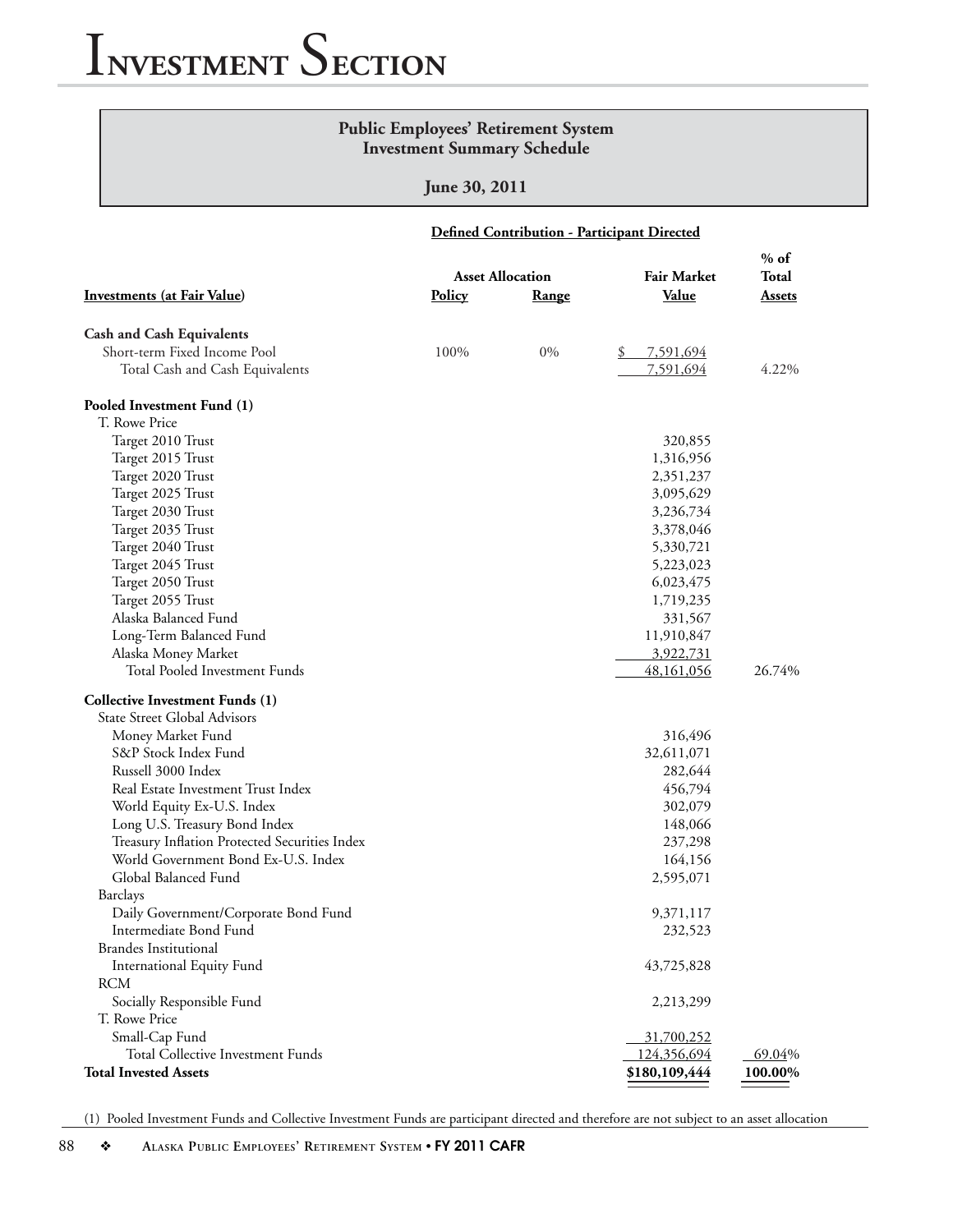### **Public Employees' Retirement System Investment Summary Schedule**

### **June 30, 2011**

|                                              |               | Defined Contribution - Health Reimbursement Arrangement |                    |                 |  |
|----------------------------------------------|---------------|---------------------------------------------------------|--------------------|-----------------|--|
|                                              |               | <b>Asset Allocation</b>                                 | <b>Fair Market</b> | $%$ of<br>Total |  |
| <b>Investments (at Fair Value)</b>           | <b>Policy</b> | Range                                                   | Value              | <b>Assets</b>   |  |
| <b>Cash and Cash Equivalents</b>             |               |                                                         |                    |                 |  |
| Short-term Fixed Income Pool                 |               |                                                         | 1,065,571          |                 |  |
| Total Cash and Cash Equivalents              | 1.00%         | $0 - 6\%$                                               | 1,065,571          | 1.98%           |  |
| <b>Fixed Income Securities</b>               |               |                                                         |                    |                 |  |
| Retirement Fixed Income Pool                 |               |                                                         |                    |                 |  |
| U.S. Treasury Fixed Income Pool              |               |                                                         | 6,805,969          |                 |  |
| High Yield Pool                              |               |                                                         | 1,043,109          |                 |  |
| International Fixed Income Pool              |               |                                                         | 1,063,615          |                 |  |
| <b>Emerging Debt Pool</b>                    |               |                                                         | 1,046,705          |                 |  |
| Total Fixed Income Securities                | 19.00%        | 16-22%                                                  | 9,959,398          | 18.46%          |  |
| <b>Broad Domestic Equity</b>                 |               |                                                         |                    |                 |  |
| Large Cap Pool                               |               |                                                         | 13,829,080         |                 |  |
| Small Cap Pool                               |               |                                                         | 1,627,189          |                 |  |
| Convertible Bond Pool                        |               |                                                         | <u>191,153</u>     |                 |  |
| Total Broad Domestic Equity                  | 29.00%        | 23-35%                                                  | 15,647,422         | 29.01%          |  |
| Global Equity Ex-U.S.                        |               |                                                         |                    |                 |  |
| International Equity Pool                    |               |                                                         | 8,748,951          |                 |  |
| International Equity Small Cap Pool          |               |                                                         | 1,089,753          |                 |  |
| Emerging Markets Equity Pool                 |               |                                                         | 2,583,946          |                 |  |
| Total Global Equity Ex-U.S.                  | 23.00%        | 19-27%                                                  | 12,422,650         | 23.03%          |  |
| <b>Private Equity</b>                        |               |                                                         |                    |                 |  |
| Private Equity Pool                          |               |                                                         | 3,690,545          |                 |  |
| Total Private Equity                         | 7.00%         | $2 - 12\%$                                              | 3,690,545          | 6.84%           |  |
| <b>Absolute Return</b>                       |               |                                                         |                    |                 |  |
| Absolute Return Pool                         |               |                                                         | 2,624,018          |                 |  |
| Total Absolute Return                        | 5.00%         | $1-9%$                                                  | 2,624,018          | 4.87%           |  |
| <b>Real Assets</b>                           |               |                                                         |                    |                 |  |
| Real Estate Pool                             |               |                                                         | 5,172,579          |                 |  |
| Real Estate Investment Trust Pool            |               |                                                         | 161,522            |                 |  |
| <b>Energy Pool</b>                           |               |                                                         | 158,201            |                 |  |
| Farmland Pool                                |               |                                                         | 837,370            |                 |  |
| Farmland Water Pool                          |               |                                                         |                    |                 |  |
| Timber Pool                                  |               |                                                         | 520,222            |                 |  |
| Treasury Inflation Protected Securities Pool |               |                                                         | 1,676,039          |                 |  |
| <b>Total Real Assets</b>                     | 16.00%        | 8-24%                                                   | 8,525,933          | 15.81%          |  |
| <b>Total Invested Assets</b>                 | 100.00%       |                                                         | \$53,935,537       | 100.00%         |  |
|                                              |               |                                                         |                    |                 |  |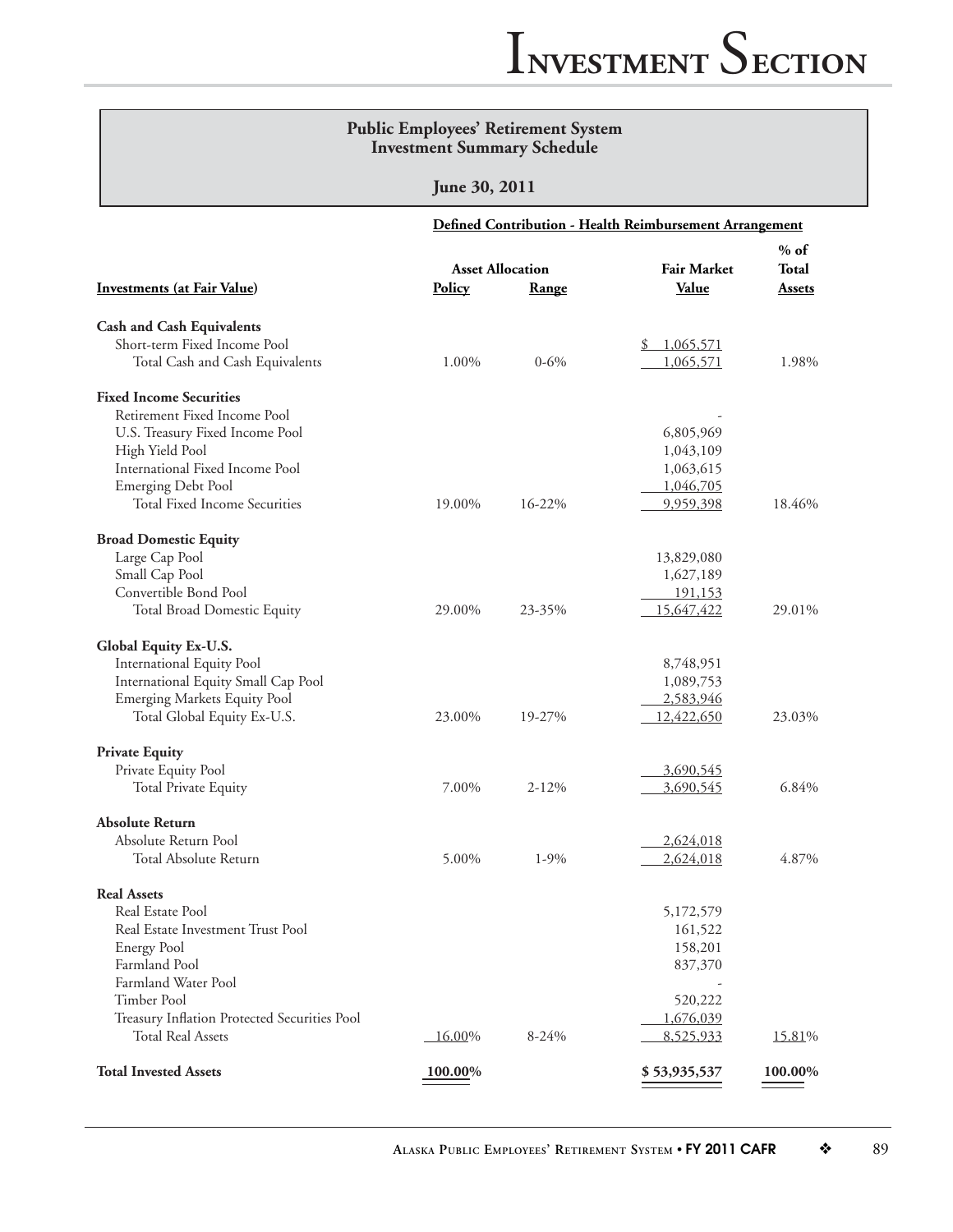### **Public Employees' Retirement System Investment Summary Schedule**

|                                              | Defined Contribution - Occupational Death & Disability |                         |                    |         |
|----------------------------------------------|--------------------------------------------------------|-------------------------|--------------------|---------|
|                                              |                                                        |                         |                    | $%$ of  |
|                                              |                                                        | <b>Asset Allocation</b> | <b>Fair Market</b> | Total   |
| <b>Investments (at Fair Value)</b>           | <b>Policy</b>                                          | Range                   | <b>Value</b>       | Assets  |
| <b>Cash and Cash Equivalents</b>             |                                                        |                         |                    |         |
| Short-term Fixed Income Pool                 |                                                        |                         | 139,621<br>\$      |         |
| Total Cash and Cash Equivalents              | 1.00%                                                  | $0 - 6\%$               | 139,621            | 1.94%   |
| <b>Fixed Income Securities</b>               |                                                        |                         |                    |         |
| Retirement Fixed Income Pool                 |                                                        |                         |                    |         |
| U.S. Treasury Fixed Income Pool              |                                                        |                         | 910,117            |         |
| High Yield Pool                              |                                                        |                         | 139,378            |         |
| International Fixed Income Pool              |                                                        |                         | 142,124            |         |
| <b>Emerging Debt Pool</b>                    |                                                        |                         | 139,857            |         |
| <b>Total Fixed Income Securities</b>         | 19.00%                                                 | 16-22%                  | 1,331,476          | 18.48%  |
| <b>Broad Domestic Equity</b>                 |                                                        |                         |                    |         |
| Large Cap Pool                               |                                                        |                         | 1,843,796          |         |
| Small Cap Pool                               |                                                        |                         | 217,464            |         |
| Convertible Bond Pool                        |                                                        |                         | 29,019             |         |
| Total Broad Domestic Equity                  | 29.00%                                                 | 23-35%                  | 2,090,279          | 29.02%  |
| Global Equity Ex-U.S.                        |                                                        |                         |                    |         |
| <b>International Equity Pool</b>             |                                                        |                         | 1,169,293          |         |
| International Equity Small Cap Pool          |                                                        |                         | 145,671            |         |
| Emerging Markets Equity Pool                 |                                                        |                         | 345,258            |         |
| Total Global Equity Ex-U.S.                  | 23.00%                                                 | 19-27%                  | 1,660,222          | 23.04%  |
| <b>Private Equity</b>                        |                                                        |                         |                    |         |
| Private Equity Pool                          |                                                        |                         | <u>493,095</u>     |         |
| Total Private Equity                         | 7.00%                                                  | $2 - 12%$               | 493,095            | 6.84%   |
| <b>Absolute Return</b>                       |                                                        |                         |                    |         |
| Absolute Return Pool                         |                                                        |                         | 350,619            |         |
| Total Absolute Return                        | 5.00%                                                  | $1-9%$                  | 350,619            | 4.87%   |
| <b>Real Assets</b>                           |                                                        |                         |                    |         |
| Real Estate Pool                             |                                                        |                         | 691,129            |         |
| Real Estate Investment Trust Pool            |                                                        |                         | 21,587             |         |
| <b>Energy Pool</b>                           |                                                        |                         | 21,138             |         |
| Farmland Pool                                |                                                        |                         | 111,883            |         |
| Farmland Water Pool                          |                                                        |                         |                    |         |
| Timber Pool                                  |                                                        |                         | 69,504             |         |
| Treasury Inflation Protected Securities Pool |                                                        |                         | 223,944            |         |
| <b>Total Real Assets</b>                     | 16.00%                                                 | 8-24%                   | 1,139,185          | 15.81%  |
| <b>Total Invested Assets</b>                 | 100.00%                                                |                         | 7,204,497          | 100.00% |
|                                              |                                                        |                         |                    |         |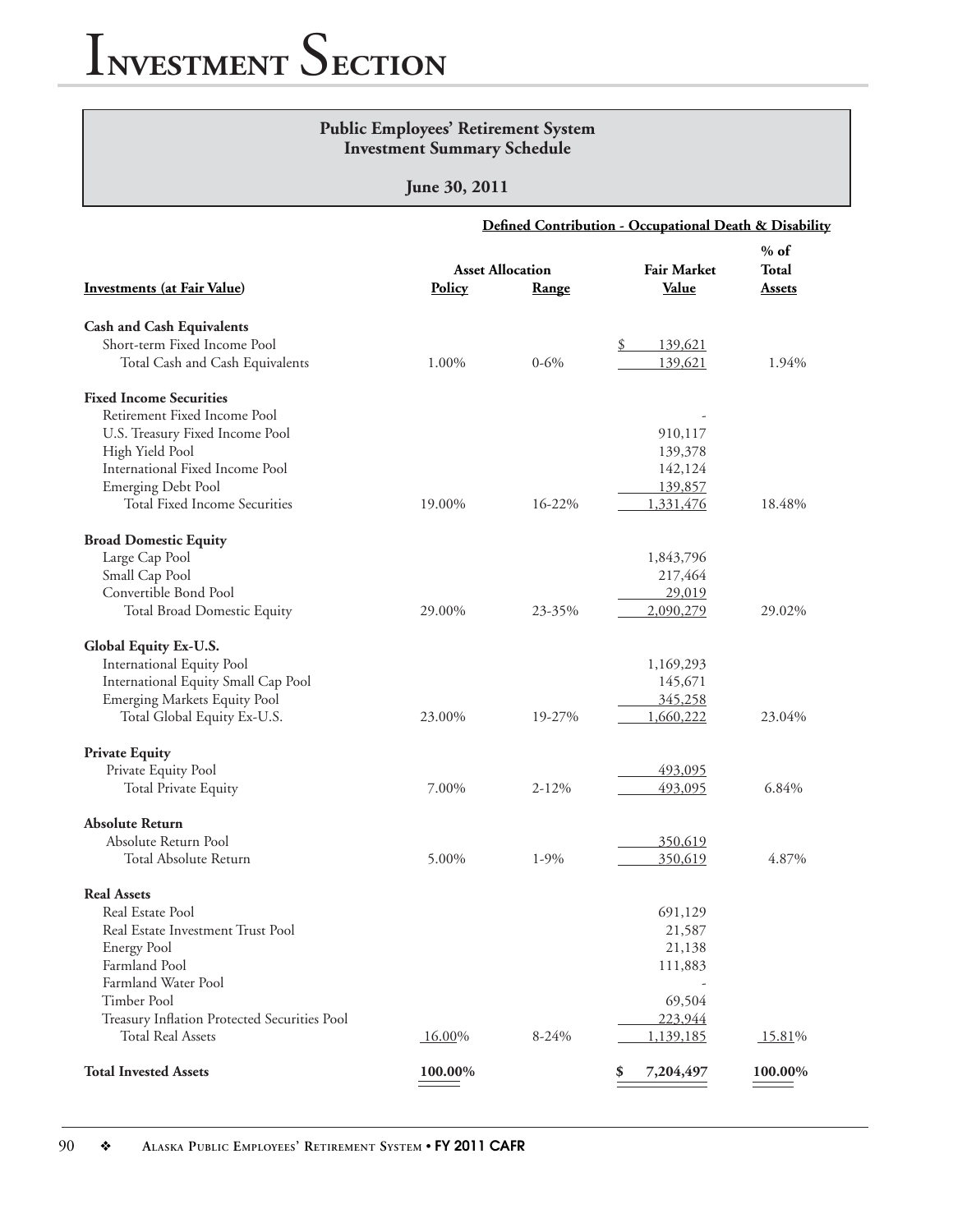### **Public Employees' Retirement System Investment Summary Schedule**

### **June 30, 2011**

|                                              |               |                                  | Defined Contribution - Retiree Medical Plan |                                  |
|----------------------------------------------|---------------|----------------------------------|---------------------------------------------|----------------------------------|
| <b>Investments (at Fair Value)</b>           | <b>Policy</b> | <b>Asset Allocation</b><br>Range | Fair<br><b>Market Value</b>                 | $%$ of<br>Total<br><b>Assets</b> |
| <b>Cash and Cash Equivalents</b>             |               |                                  |                                             |                                  |
| Short-term Fixed Income Pool                 |               |                                  | \$<br>212,415                               |                                  |
| Total Cash and Cash Equivalents              | 1.00%         | $0 - 6\%$                        | 212,415                                     | 1.73%                            |
| <b>Fixed Income Securities</b>               |               |                                  |                                             |                                  |
| Retirement Fixed Income Pool                 |               |                                  |                                             |                                  |
| U.S. Treasury Fixed Income Pool              |               |                                  | 1,555,610                                   |                                  |
| High Yield Pool                              |               |                                  | 238,425                                     |                                  |
| International Fixed Income Pool              |               |                                  | 243,128                                     |                                  |
| <b>Emerging Debt Pool</b>                    |               |                                  | 239,246                                     |                                  |
| Total Fixed Income Securities                | 19.00%        | 16-22%                           | 2,276,409                                   | 18.51%                           |
| <b>Broad Domestic Equity</b>                 |               |                                  |                                             |                                  |
| Large Cap Pool                               |               |                                  | 3,154,224                                   |                                  |
| Small Cap Pool                               |               |                                  | 372,047                                     |                                  |
| Convertible Bond Pool                        |               |                                  | 50,701                                      |                                  |
| Total Broad Domestic Equity                  | 29.00%        | 23-35%                           | 3,576,972                                   | 29.08%                           |
| Global Equity Ex-U.S.                        |               |                                  |                                             |                                  |
| International Equity Pool                    |               |                                  | 2,000,517                                   |                                  |
| International Equity Small Cap Pool          |               |                                  | 249,248                                     |                                  |
| <b>Emerging Markets Equity Pool</b>          |               |                                  | 590,613                                     |                                  |
| Total Global Equity Ex-U.S.                  | 23.00%        | 19-27%                           | 2,840,378                                   | 23.09%                           |
| <b>Private Equity</b>                        |               |                                  |                                             |                                  |
| Private Equity Pool                          |               |                                  | 843,503                                     |                                  |
| Total Private Equity                         | 7.00%         | $2 - 12\%$                       | 843,503                                     | 6.86%                            |
| <b>Absolute Return</b>                       |               |                                  |                                             |                                  |
| Absolute Return Pool                         |               |                                  | 599,820                                     |                                  |
| Total Absolute Return                        | 5.00%         | $1-9%$                           | 599,820                                     | 4.88%                            |
| <b>Real Assets</b>                           |               |                                  |                                             |                                  |
| Real Estate Pool                             |               |                                  | 1,182,251                                   |                                  |
| Real Estate Investment Trust Pool            |               |                                  | 36,931                                      |                                  |
| <b>Energy Pool</b>                           |               |                                  | 36,160                                      |                                  |
| Farmland Pool                                |               |                                  | 191,391                                     |                                  |
| Farmland Water Pool                          |               |                                  |                                             |                                  |
| Timber Pool                                  |               |                                  | 118,892                                     |                                  |
| Treasury Inflation Protected Securities Pool |               |                                  | 383,089                                     |                                  |
| <b>Total Real Assets</b>                     | $16.00\%$     | 8-24%                            | 1,948,714                                   | 15.85%                           |
| <b>Total Invested Assets</b>                 | 100.00%       |                                  | \$12,298,211                                | 100.00%                          |